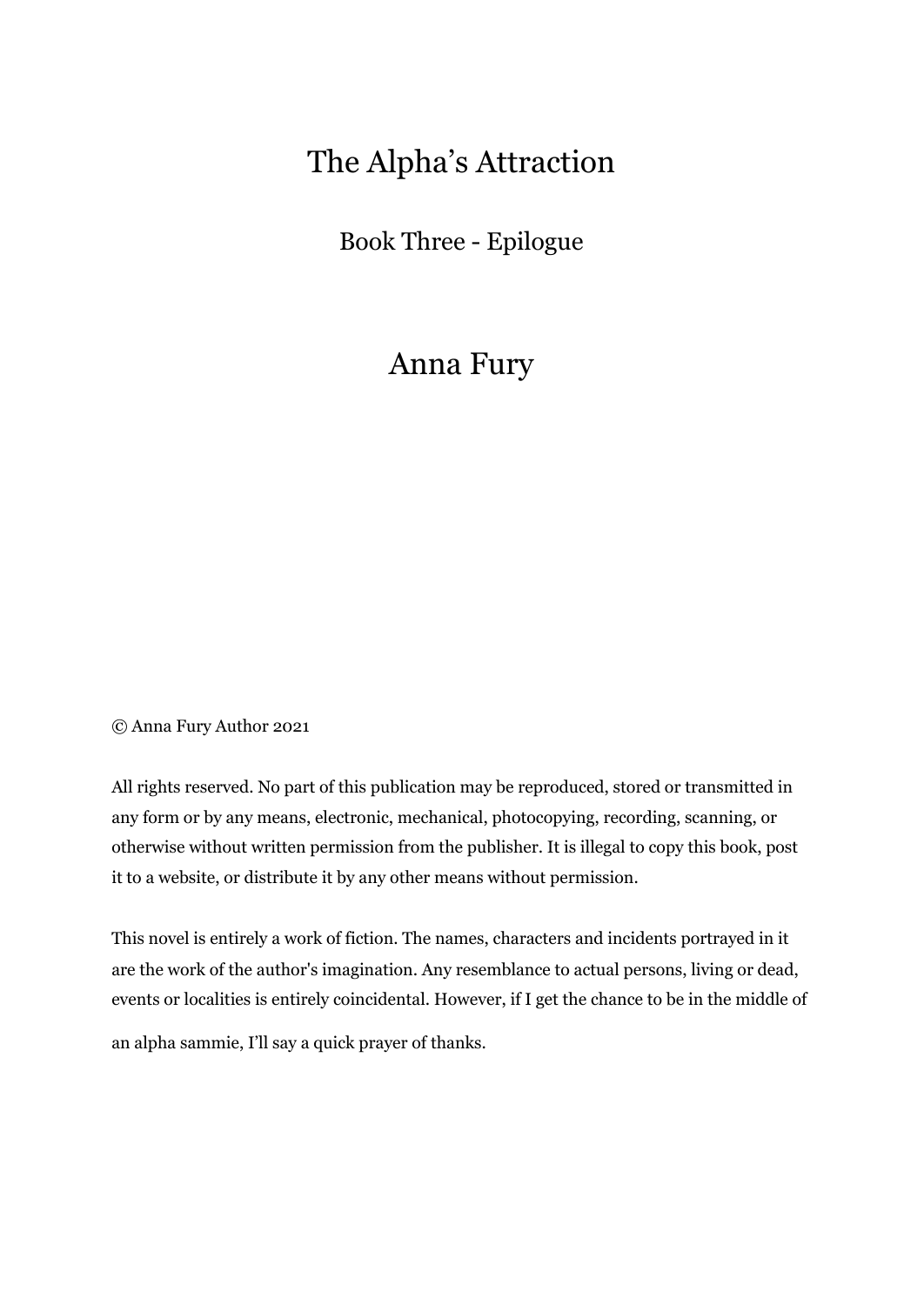### Connor

Underneath me, Carmen hisses in a breath as I slide out of her, my cock coated with her release. Her body is covered in bite marks and Brady's spend–she is thoroughly, freshly fucked and sated. My beautiful omega chuckles as she props herself up on her elbows and glances to her left. Brady lies there, one big arm thrown over his head as his chest heaves from the exertion of fucking our woman.

"I want to hear about how you met," she demands, mirthful eyes sliding up to mine with a mischievous smile, deep enough for her singular dimple to show.

Thinking about finding Brady three years ago brings an immediate smile to my face. Leaning in, I pull my omega up into my arms and stalk to the head of the bed, where I flop with her tucked into my chest. I love the way it feels after we connect, when our hearts are thump-thumping wildly together. The steady beat of them is a tattoo on my soul, binding me irrevocably to her and Brady.

Brady sighs as he drags himself up to the pillows with us, wrapping himself around us both with his forehead pressed to Carmen's. "You want the quick and dirty version, omega? Or do you want every sordid detail?" He leans forward, pressing a tender kiss to her full lower lip. It's still slightly bloody from his teeth.

Watching them makes my dick go hard again as Carmen laughs into Brady's mouth. "Don't distract me; I want to hear all about it, I really do. Sordid version, please."

"Alright, mate," Brady purrs, reaching out to stroke his fingers down her back, trailing them off of her body and onto mine as I shift underneath her. "Let's do this. I'll talk about how I arrived here, and then Connor can take over."

"I love it when Connor takes over," she whispers with a wink up at me, drawing an actual laugh from deep in my chest.

"Everybody likes it when I take over," I respond with a big wink back at her.

"Except Griz," Carmen deadpans. "He doesn't like it at all."

Brady snorts at that, no doubt thinking about the glitter prank I just pulled on our pack strategist. "It's been almost three years at this point; can you believe that?" he asks, locking eyes with me, "but here's what happened."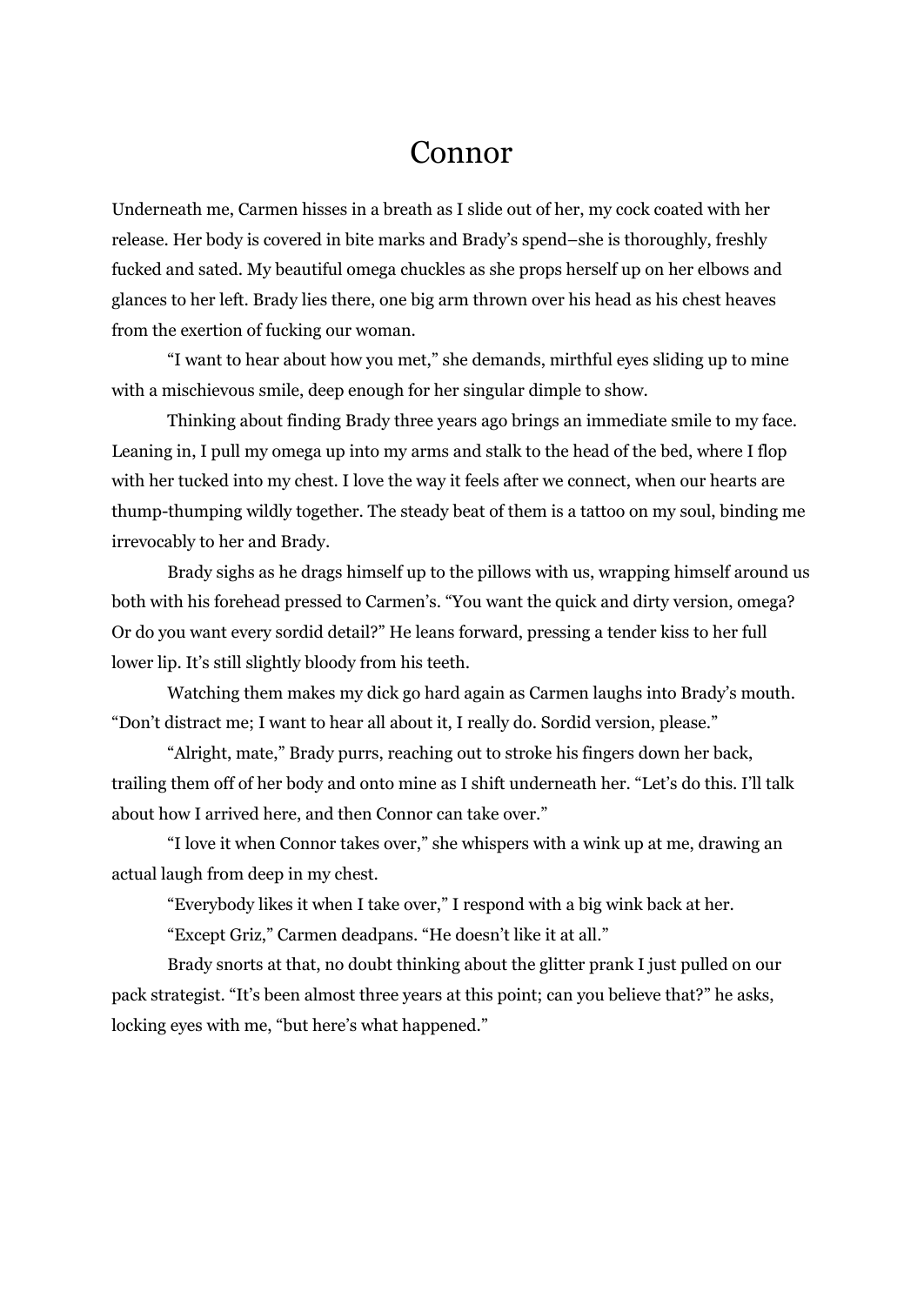three years ago…

## BRADY

I'm screwed. Clenching my teeth hard, I push my shirt harder into the stab wound along my ribs, pushing myself as fast as I can through the dense underbrush. Mentally, I bark at myself for not being more aware of my surroundings this afternoon; I was so thankful to finally catch a fish that I didn't fucking pay attention. I'm about to pay the price now though–a trio of asshole alphas is hot on my tail.

Desperately, I search around for somewhere to get the higher ground. Ahead of me in the forest, there's a huge house I know is full of alphas. I've passed through here enough to sense them, but I've never taken the chance to introduce myself. Alpha packs are inherently wary of outsiders, and I'm not looking to die today.

Except that not looking and paying attention might mean that's exactly what does happen to me. *Fuck*.

I close my eyes and listen hard for the alphas; they're closing in on me fast and there's not shit I can do about it except run. Running all the way to Parrish and hiding somewhere close to the normals isn't a great option either, for obvious reasons.

Grunting as pain streaks down one side of my body, I tense. Black stars burst behind my eyelids, making me realize I'm going to pass out from blood loss soon. And if I do and those alphas find me? I'm as good as dead.

My only option is to head into the big house pack's territory. There's a chance they won't kill me on sight, and that's better than my current odds. Maybe I'll get extraordinarily lucky and they'll be nice.

*Probably not a chance in hell,* I think wryly.

Squinting against the pain, I take off again in the direction of the compound, praying I can get onto their property and natural alpha instinct will take over. At the very least, they're not likely to let the trio chase me onto their land. Alphas are territorial that way.

I'm half a mile out when I sense the presence of other alphas, both ahead of and behind me. A lot of alphas. The ones who live on the big estate must all be outside. *Fuck, fuck, fuck.*

Veering to the right, I head for the side of their property, sprinting through the forest as the trio behind me pulls closer, close enough that I can hear their pounding feet as the forest stills to watch predators in action.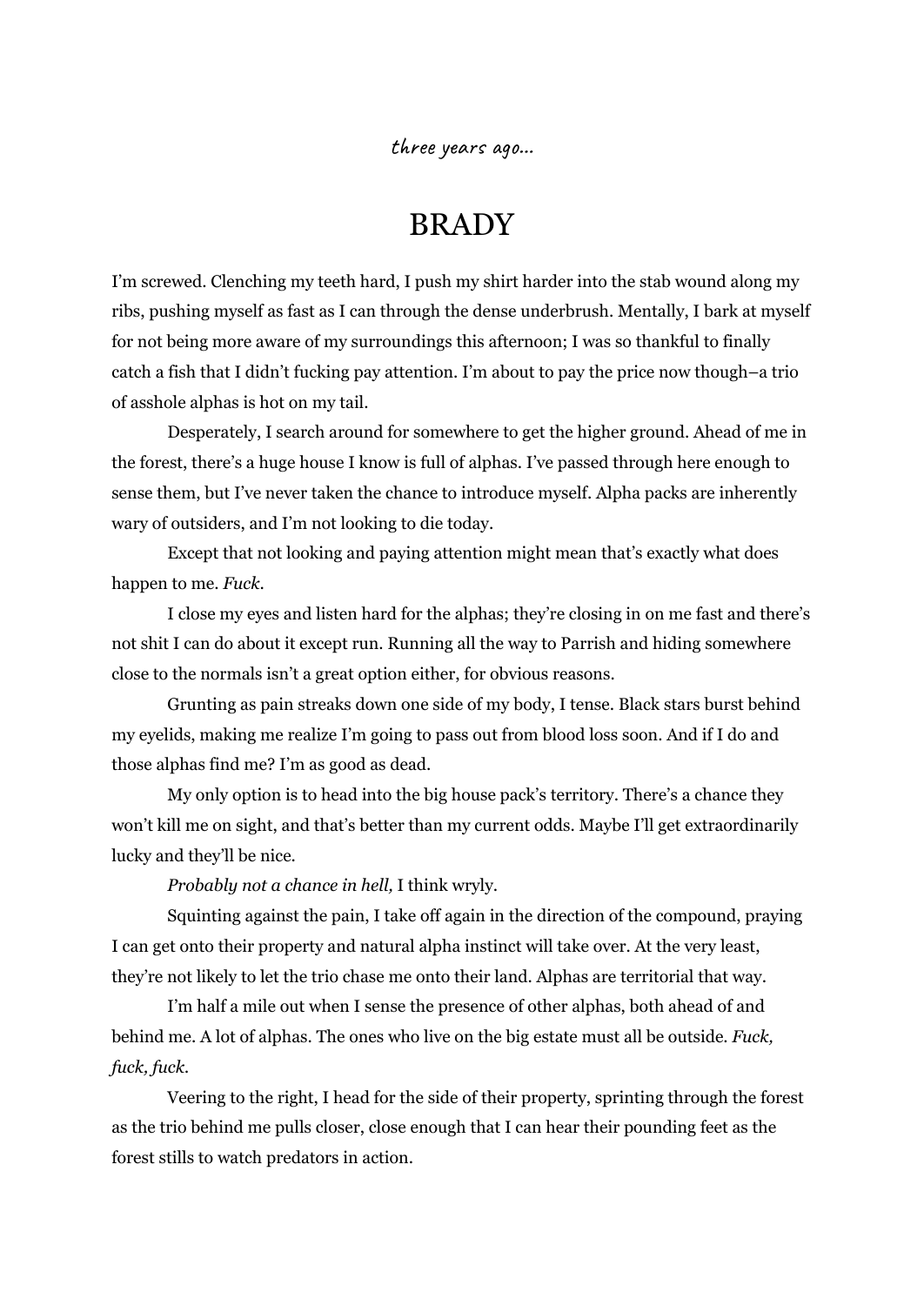Up ahead, there's a small cottage in the woods. I've heard the alphas fixing it up when I pass through this area, so it must be part of the larger property. Not that I've ever gotten close enough to take a good look at it. Pumping my one arm hard, I gasp as pain blooms in my side, my legs starting to turn to lead.

In front of me, the cottage comes into view, and there are three alphas carrying lumber around the side of it, a fourth up on a ladder messing with the roofline. They're already focused in my direction, the blond on the ladder hopping down off it with a look of sheer concern on his face.

When something barrels into me from the back, knocking me forward, the new alphas spring into a flurry of action. My side hurts so bad, I'm about to black out from the pain, but I attempt to struggle upright to protect myself.

Between the stars dancing in my vision, I see the new alphas attack as a unified front, and in less than a minute, the trio chasing me has turned tail and fled. Momentary relief floods my system as my head flops back on the ground, pain radiating from my core outward. It's so sharp and biting that I can barely suck in a breath to fill my lungs.

Voices come through, muffled, but when I blink my eyes open, I'm staring into brilliant blue ones. They're set in the handsome face of the alpha who was up on the ladder, and he still looks...worried. Blinking several times, I swipe at the blood that's dripping into my eyes, struggling to pull myself upright. The other alphas come forward, forming a half-circle around me as I manage to get up onto my elbows and glance up at them.

"I'm sorry," I choke out around the pain in my face from my fall. "They chased me, and I didn't know where to go. I'll get out of here..."

An enormous black alpha, bigger than any I've ever seen, glances over at a slightly older male with piercing blue eyes. But I'm drawn back to the blue eyes of the male still perched on one knee by my side. He glances up at the others and then back down at me, stretching a hand out to help me up.

I'm so stunned that for a moment I just look at his hand like it's a snake waiting to strike. I transitioned six months ago, and in that time, I've never known a single moment of kindness from anyone. Certainly not from the patient who pulled a gun on me when I started turning during his therapy session. Not from my office manager or co-workers, people I'd worked with for years. And not from another alpha since.

"It's okay, man. We've got you; this is a safe place," reassures the blond with the shocking deep blue eyes. He smiles, and it splits his face so wide that I feel a tentative smile of my own begin. He's...he's so fucking handsome, I don't even know where to look. But I do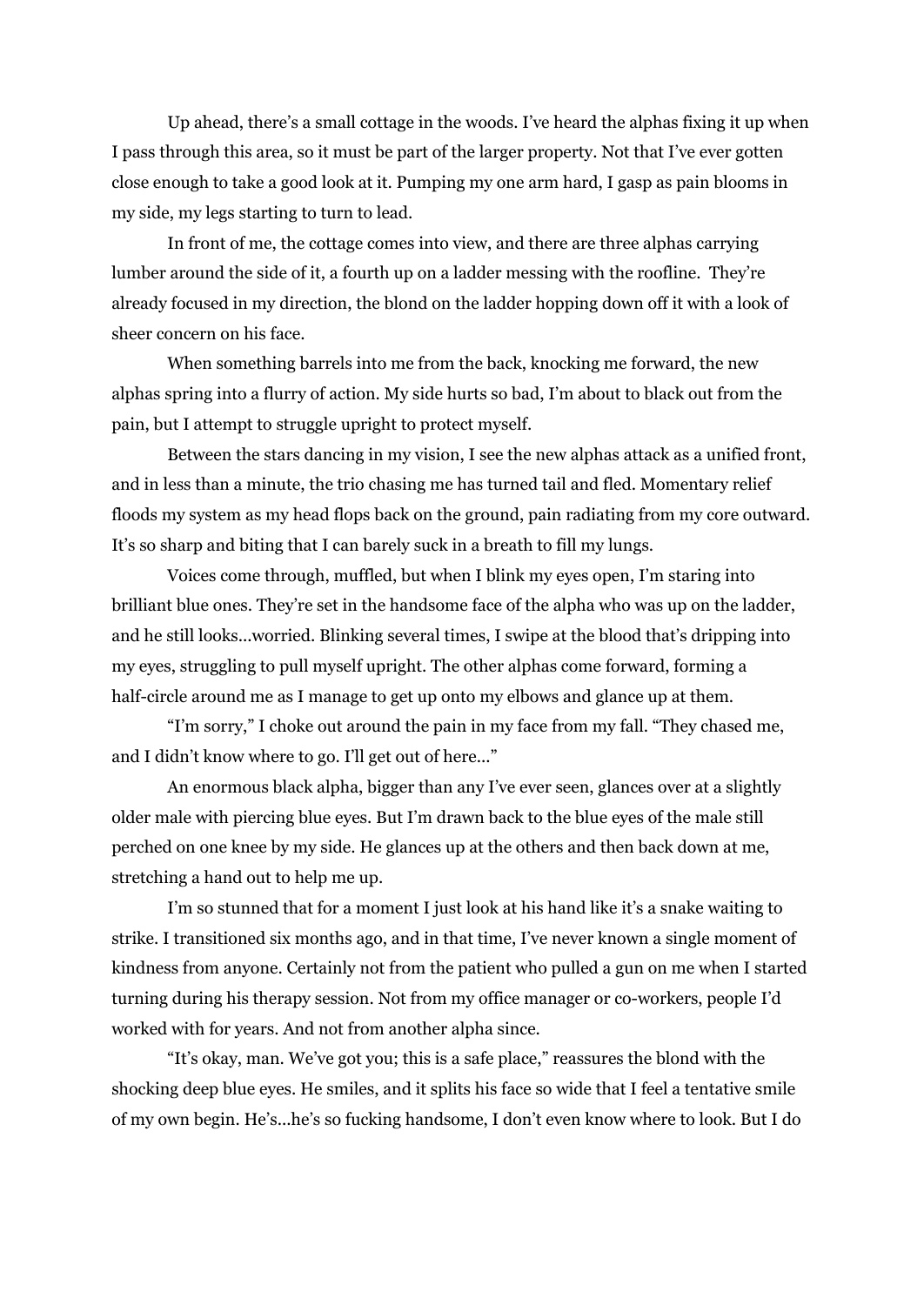know I need to stop staring, so I mumble my thanks and grip his hand, roaring in pain when he hauls me up off the ground and slings my arm over his shoulder.

*This should be interesting.*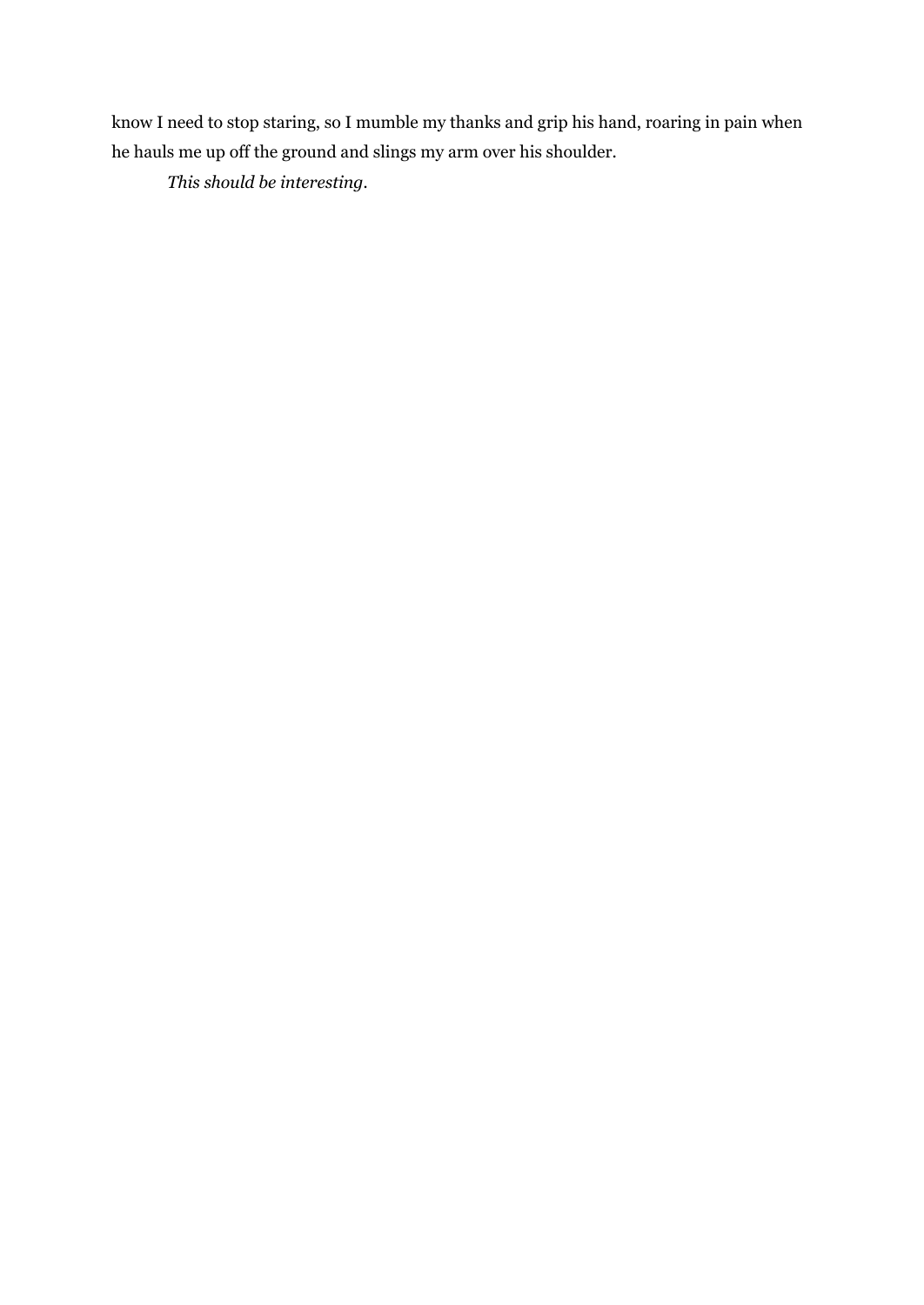## Connor

*Dimples*. This fucking alpha who just stumbled out of the woods has deep, incredible dimples on either side of lush, thick lips. Lips I should stop staring at as I half-drag him away from the cottage and back up to the main house. Orion and Alice should be able to patch him up in no time.

I'm a damn sucker for dimples. Dimples on men, dimples on women. I just love them. Glancing to my left, his face is scrunched up in pain, so it must be bad. Transitioned alphas are tough as nails. The tangy scent of blood coats him from head to toe, souring an otherwise delicious smell.

And...I'm going to stop fantasizing about how good-looking he is. He's injured and doesn't need me ogling. It's hard not to, though, with my arm around his muscular back, holding him up by the jeans straps. His energy flags the closer we get to the house, his head lolling to the side as he takes two steps and stumbles through the Great Hall doors.

Alice is there, eyes wide as she takes him in, glancing to where Mitchell, Griz, and Orion follow along behind me. "Upstairs," she says quietly as she runs for the kitchen where all the medical supplies are. We haven't moved them down to the Shed yet, but soon it'll be a fully functioning hospital and research lab for Jude and her asshole of a father.

The new alpha lets out a deep, terrible groan and falls to both knees. When he does, Griz jogs forward and gently grips his lower legs, and I throw my arms under his shoulders. We make it upstairs as fast as we can, depositing him in my room–it's the first one at the top of the stairs.

When Alice takes the bloodied, drying shirt off his side, I see a deep, jagged stab wound. He's bleeding profusely, hence the passing out. He shouldn't need surgery, not being an alpha, but we need to clean him up and let his body rest and heal.

"What happened?" she questions me gently, swiping at his wound with a clean rag.

"Some assholes were chasing him, looks like they got him pretty good before he managed to get clear. He ran here…" I finish as Alice frowns. "He seemed afraid to come here."

"Yeah, well so many alphas are just assholes to one another, that's not a surprise," she bites back bitterly. We've definitely all learned that lesson in the last six months.

An hour later, Alice and I have cleaned as much of him as we can, and I've offered to sit with him until he wakes. It's hard being a solo alpha these days. He's likely to be on edge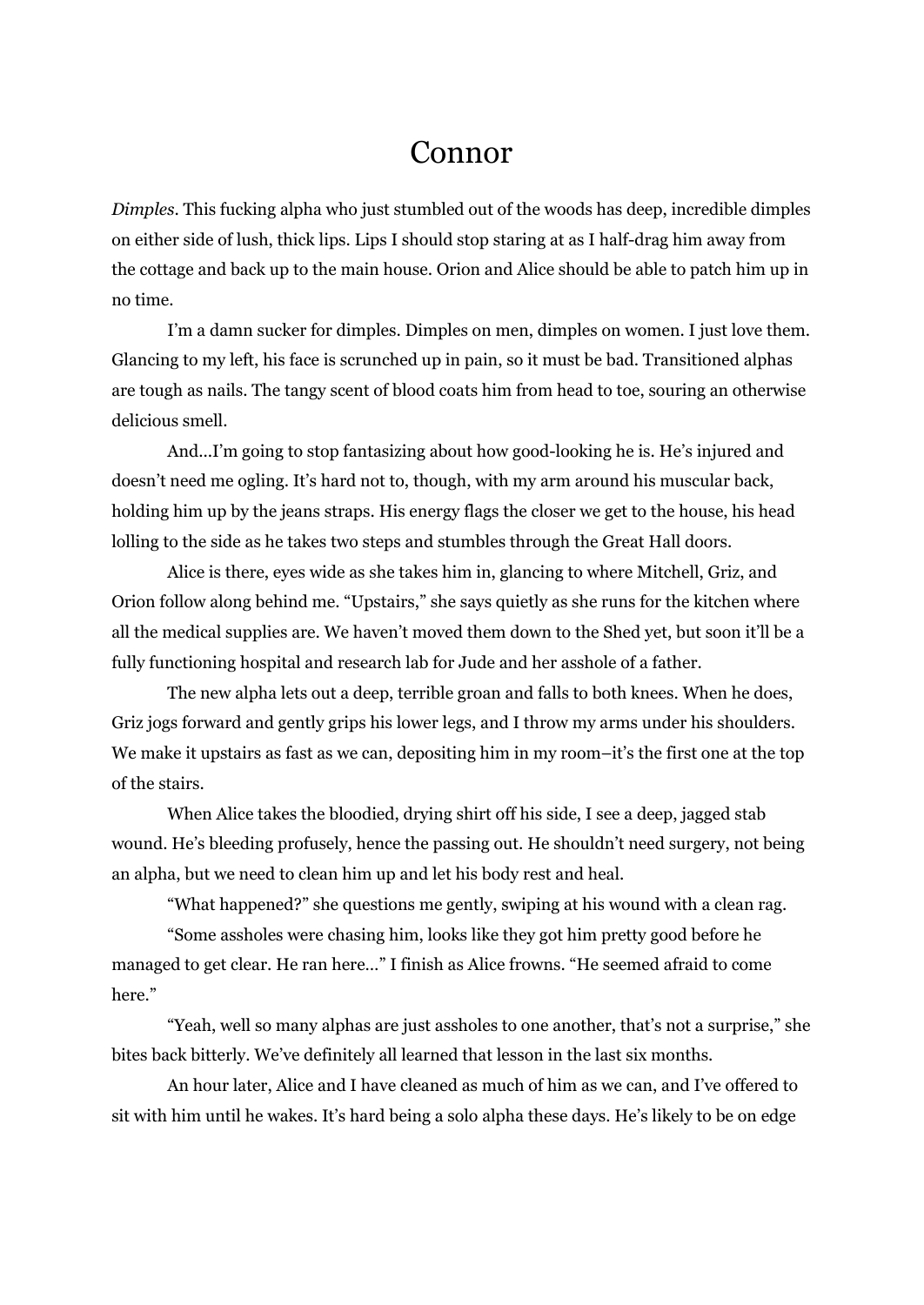when he wakes up, and I want my friendly face to be the first one he sees. I can't imagine what he'd think if he Mitchell's steely gaze was the first one he saw.

"God, everything hurts…" The alpha's ragged voice breaks through my thoughts, causing me to look up from the book I'm reading.

"You're awake, how ya feelin'?" I flash him my best smile. I've never met a stranger, it's just how I am. Even as an alpha.

"I feel like I got run over by a truck," he admits, dark eyes flashing to mine. The hint of a smile graces his cheeks, the dimples showing up in full force again. He grunts as the pain hits him, both hands flying to his wound.

"You'll be fine," I reassure him, gesturing to the bandage Alice wrapped around his entire torso. "We got you cleaned up while you were out, but your alpha genetics will heal you fast."

He looks over. "I don't know how to even thank you for your help. I thought I was finally done for, to be honest."

The idea of those rogue alphas trying to kill him makes me inexplicably fucking furious, my hands clenching together at his bedside. When I look at him, I just want to know...everything. His whole story, everything he cares about and wants from life. I want to know every part of him.

"Good thing you stumbled across us then," I offer quietly as his eyes meet mine. "You need some rest, but the house is safe. It's early afternoon. I'll leave you to it, but I'll come back up to get you for dinner. You'll be better enough then to come down and meet everyone, if you want."

"I'd like that," he says kindly. "Again, I apprecia–"

"The world is hard enough, brother. There's no need for alphas to rip each other to shreds."

"Brady," he replies. "My name is Brady."

*Brady*, what a perfect name for him. Dusky eyes flick to mine again, and I sense a hint of interest. *He's interested in me.* The realization hits me like a truck, a smile breaking out on my face.

Reaching my hand out to shake his, I smile even bigger. "Hey Brady, I'm Connor." In that moment, I know with a certain clarity that this alpha is mine. I just need to get to know him well enough that telling him makes sense.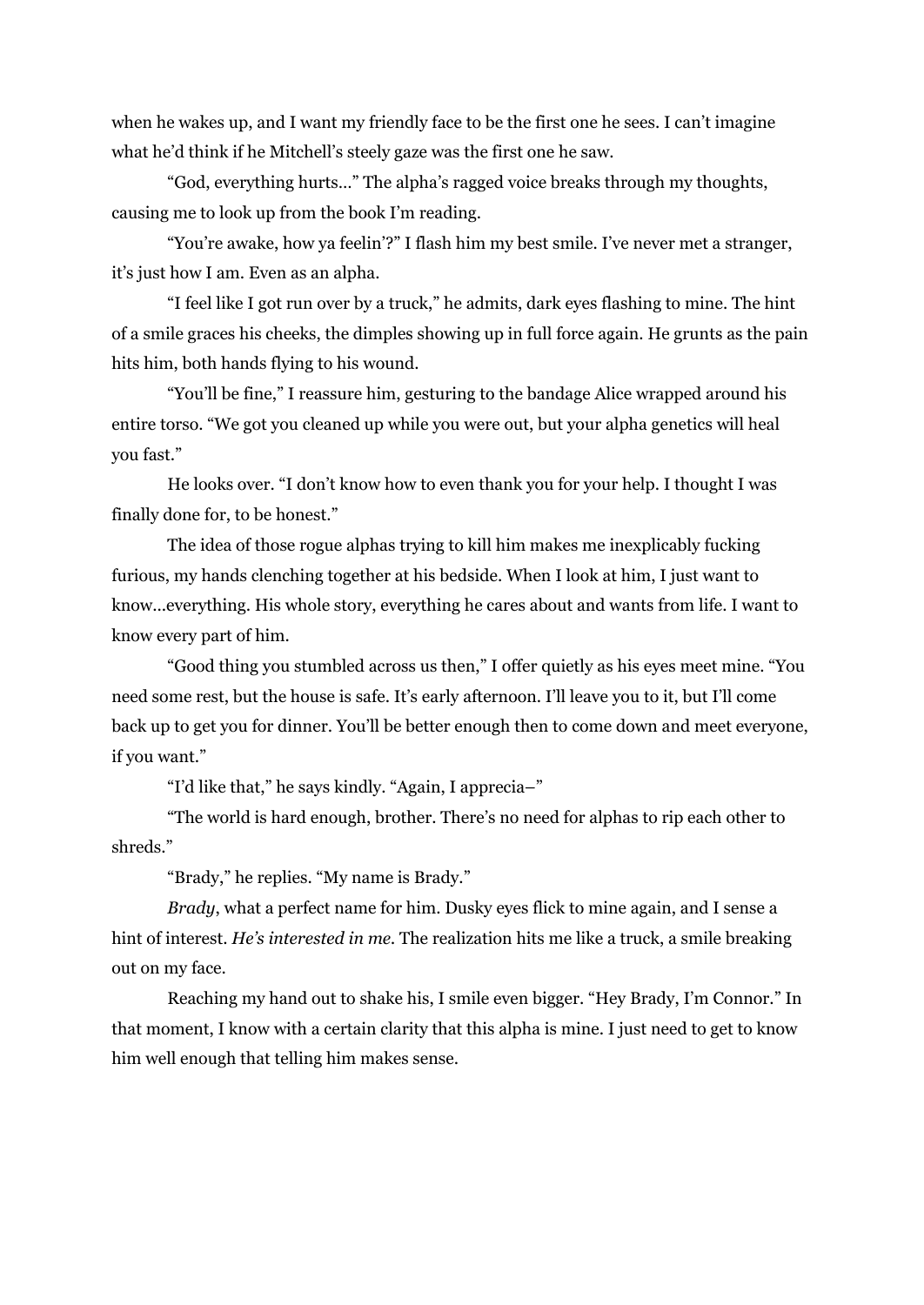## Brady

It takes me three days to recover fully, but during that time, Connor introduces me to the ten or so other alphas who live in this home; they call it the Compound. I learn about pack designations, something I didn't know about when I was on my own.

And I spend a lot of time with Connor, most of my time really. I've always known I was bisexual but preferred men. Still, it's been many years since I dated a man, and never openly. I get a distinct vibe from him that he's into me, but he hasn't made a move. Only one alpha here is in any sort of relationship–Mitchell, the pack alpha, another title I've picked up the last few days.

He and his mate Alice have a connection unlike anything I've ever seen, and learning about them has given me hope for the first time in six months.

"What are you thinking about?" Connor asks as we soak in the hot springs after a long day working on the cottage I first saw when I arrived. I've been helping out a little bit, and at this point, my wound is nearly healed.

"I was thinking about Mitchell and Alice, how nice it is they have each other. Do you want that for yourself?" I didn't mean to pry that deeply, but I'm out of therapist practice, unfortunately. Immediately I wonder if I've overstepped, but Connor curls one dark brow upwards and smiles at me.

"Fuck yeah, I want that for myself," he says with surety. "To love, to be loved, someone to put up with all my bad practical jokes. Yes, I want that," he tacks on, brilliant blue eyes locking onto mine.

The hot springs suddenly feel way hotter as a flush travels up my body, heating me until I think I might combust under the weight of his stare. My brain begins misfiring as I hunt for a simple response to him, but Connor just chuckles and crosses the hot spring quietly toward me. There's nobody else here, almost everyone is in bed at this point; dinner was hours ago.

Connor comes close enough that our chests are nearly touching, his gaze dropping to my mouth. "I've been giving you time to heal because I know that wound had to hurt like shit, but if I don't get my mouth on you, I'm gonna lose my fucking mind." His voice is a deep alpha growl that travels straight between my thighs, my dick hardening at his rough words.

So, I didn't imagine his attraction for the last few days, despite attempting to remain friendly yet neutral.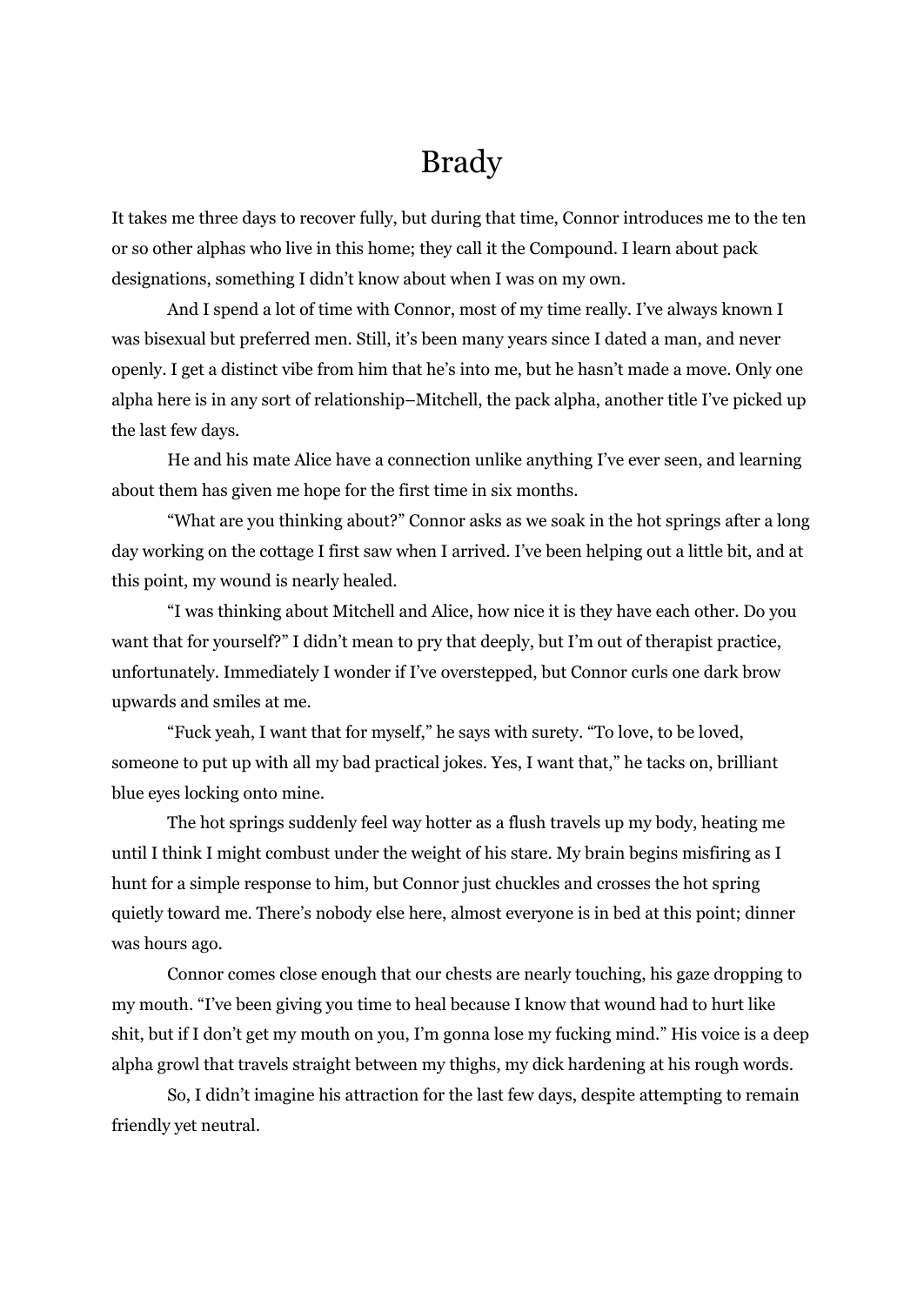Glancing up at him, I lean back on the edge of the pool as I smirk. "So you've been holding out, have you?"

Connor growls, stepping in further so my legs are pinned between his massive thighs under the water. His erection brushes up against my stomach and I feel...holy shit. Piercings? My eyes fly downward as he chuckles and tips my chin back so I'm looking at him.

"One thing at a time, alpha," he growls, leaning in to hover over my lips, his eyes searching mine. "Do you want this, Brady? Do you want to feel how much you turn me on? We've been dancing around this attraction for three days."

#### *I do, I really fucking do.*

A slow smile spreads across Connor's face and he leans in the scant inch that separates us, nipping gently at my lower lip. His fangs are out, and I never realized I thought they were sexy until this moment. In the past six months, other alphas' fangs have just been a source of concern, a weapon they could use to maim and injure, but Connor's fangs are pure fucking bliss as he nips and sucks my lip between his teeth. The stinging bite sends sparks sliding down my neck and shoulders as a shudder wracks my frame.

Gasping, I reach one arm around his muscular waist, the other sliding around his neck to pull him closer to me. Soft skin stretches over miles of stacked, incredible muscle. Connor's chest is coated in a dusting of fine pale hair, and I ache to bury my face in his neck and scent him. So, I do, threading my hands through his hair and tugging his neck back to bare him to me.

He hisses, and I worry I've overstepped. I don't know much about how the dynamics of two men may have changed due to the virus. But when Connor lets his head fall back as the tip of my nose drags up the column of his throat, I realize nothing has changed. Nothing at all. Love is still love.

Two people wildly attracted to one another are just the same as before the virus hit us. When I breathe Connor in, he's all peaceful fresh serenity. He may be the jokester around this place, but he's a deeply confident, deeply settled person. He is who he is, and I admire that. I've hidden my sexuality from my family my whole life, but it's clear to me over the last few days that Connor just doesn't do that.

"Do something, Brady. Stop fucking around," he barks as my lips hover over the skin at his throat.

Without further warning, I sink my teeth into his neck where it meets his massive shoulder, his bellow shocking me as his hips pump against mine. Connor gasps when I bite again at the base of his throat, tasting him, teasing. When I travel up and nip hard under his ear, he presses me hard up against the side of the pool.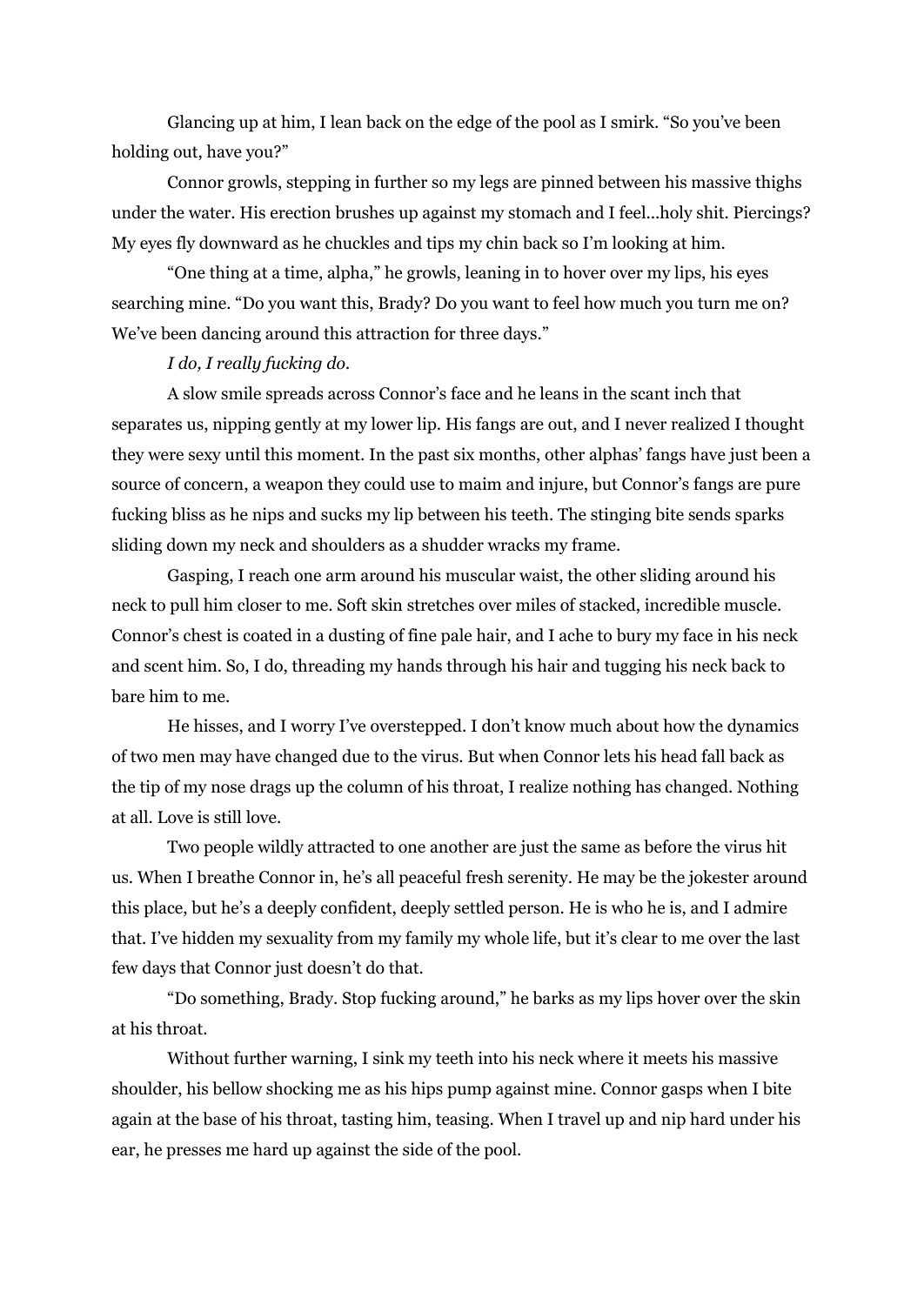"Your bite feels so damn good," he growls as he leans in, his lips hovering just above mine. The tangy scent of blood fills my nose then, and I glance down to where blood trickles out of the bite wounds I made. My entire body is tense and primed for more of this, more of him, and when he leans in to kiss me, I open for him.

But this isn't like that first tender nip. This kiss is a maelstrom of intensity, Connor groaning into it as his hands roam all over my body. Like this, he overwhelms me with his need, and conscious thought evades me as our tongues clash. I need to get deeper with this kiss, I need more. I need to fuck him, to kiss him while I'm buried inside of him, or him inside of me. I don't even care which; I just need it now.

"I need more, Connor," I snap, parting our lips for just a moment.

He chuckles as he hops up onto the pool. "I'm not giving it up that easily, Brady. I think you need to work for it a little harder first. Come here."

And I do, because now that Connor's naked at the edge of the pool, I can see his entire body. My eyes go immediately to his long, thick cock. It's thicker than any I've ever seen, the fat head double-pierced in a crisscross through the tip. He reaches down and plays with it while I watch. "Imagine how good this'll feel inside you. I want to feel it at the back of your throat first, alpha," he snaps, gesturing for me to come forward by flicking two fingers.

Connor pulls one muscular leg out of the water, propping his foot at the edge of the pool and spreading his legs wide so I've got an incredible view between them. He's hard as a rock, his dick swinging slightly, heavy balls underneath it pulled up tight to his body. I'm practically salivating as I glance lower, the barest view of the pucker of his back hole visible to me.

He chuckles as he leans back on his arms, muscular abs flexing under beautiful, smooth skin. "Like what you see?"

I don't know how to tell him that I love what I see, that from the moment he reached out his hand for me that day I arrived, I've been...besotted. No, it's more than that. Connor and I connected immediately, and in the days since then I've felt a draw to him that I can't explain. It's as if he's wrapped around my heart and soul, and I can always feel him there.

"*Love* what I see," I growl back as I step forward, placing a hand on either side of him, leaning in to nuzzle the tip of his cock.

Connor snarls as he throws his head back, but snaps it forward when I suck the very tip of him between my lips. Precum coats my tongue as one of Connor's big hands comes to the back of my head. Thick, muscular hips start moving as he hisses his pleasure, taking slow, steady strokes as his cheeks flush pink.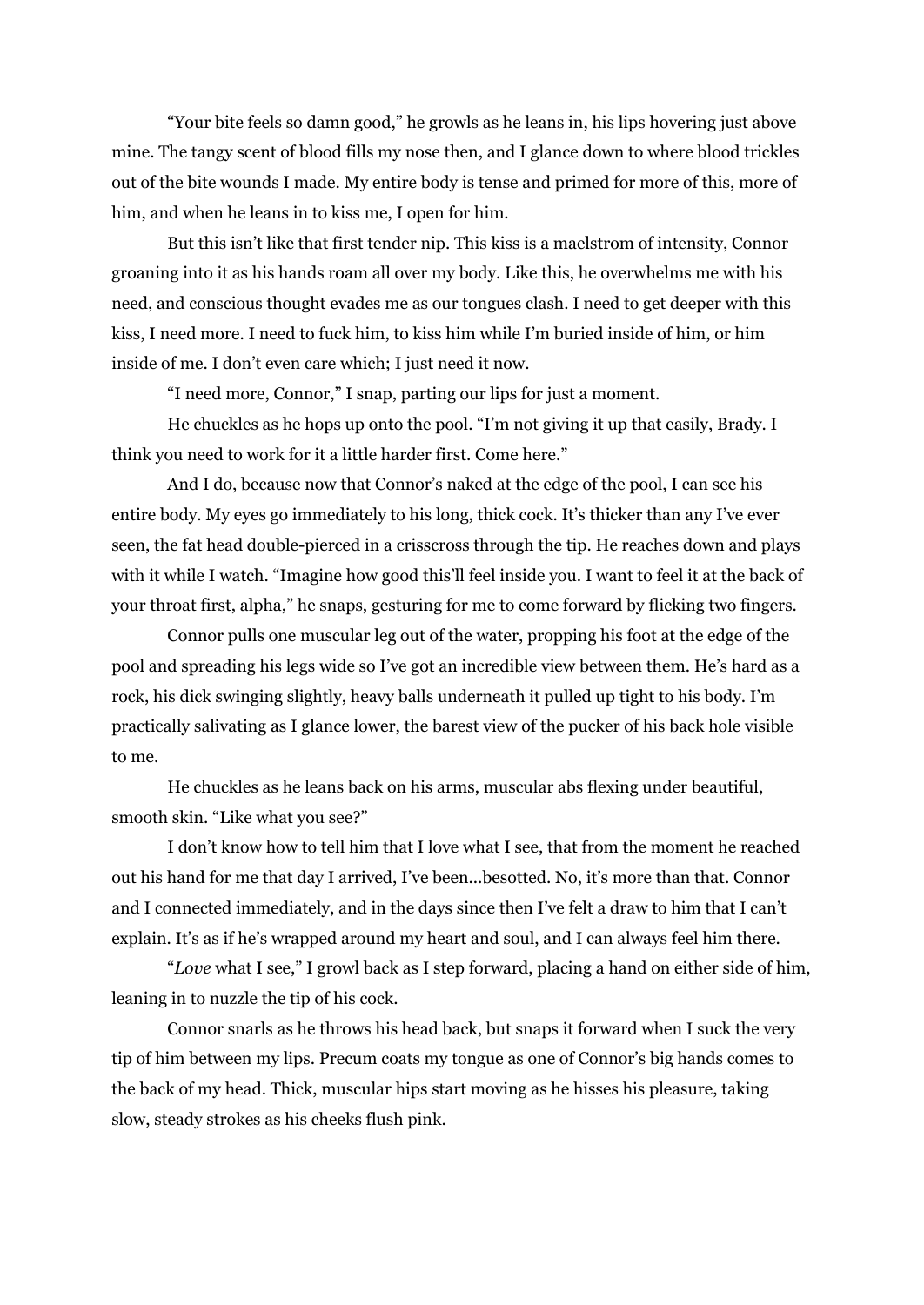I love this. Love the way he's unraveling under the slightest touch. I need to see him fall apart, so I surge forward, taking as much of him as I can into my mouth.

"Ahhh, yessss, Brady. Fuck, your mouth is perfection," he grunts out as he throws his head back again.

I suck and lick as one hand steals between his thighs, playing gently with his sack and everything behind it.

Connor's legs open wider, giving me better access as spit drips down, down, down, helping me to coat his ass.

Sliding the tip of my finger inside, I suck at him harder as he moans, hips pumping up more steadily to meet mine. I manage to get my entire finger inside him as he opens wider, snarling and snapping into the quiet night air.

And then I hear voices. Connor grunts again when his dick pops out of my mouth, and I hustle across the pool so whoever's coming doesn't realize what we've been up to.

Connor's still seated on the edge of the pool, his cock beautifully erect in the dark, fading moonlight.

"Get back in the water," I bark as he chuckles, reaching down to tug at the tip of his dick.

"Or what, the rest of these big bad alphas are gonna realize we want each other? That a big deal?"

"Yes," I snap. "Get back in."

Curious eyes find mine as he slips gracefully off the edge of the pool and into the water, looking at me thoughtfully.

Relief floods my system when Mitchell and Griz show up a minute later, carrying towels with them. They call out greetings as they slip into the large pool with us, and then they start up a conversation.

But all I can think about is if I fucked everything up by telling Connor to hide what we were doing.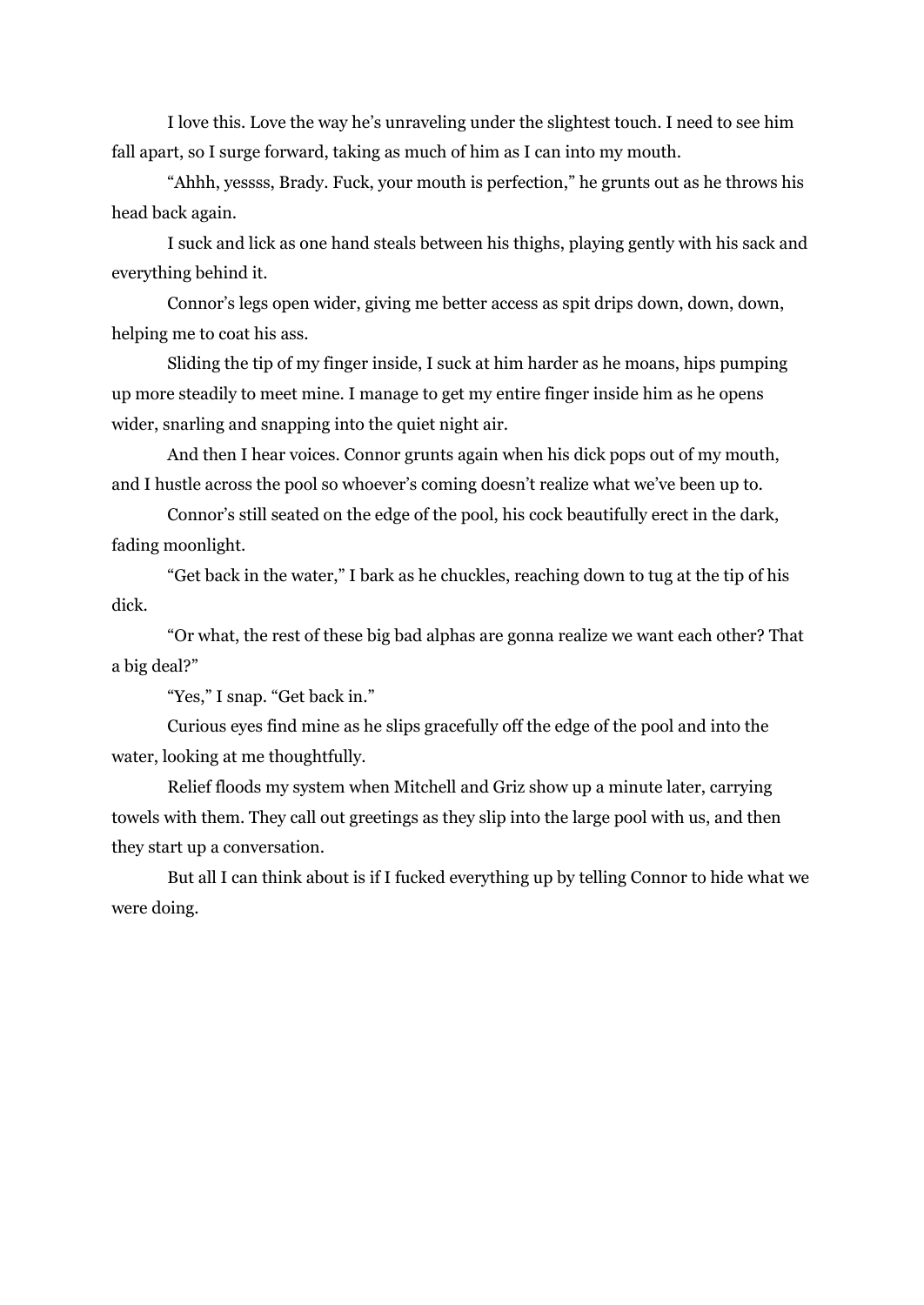## Connor

I recognize Brady's reticence immediately for what it is–he's still more or less in the closet, he must be. Maybe not to his friends before the transition, but probably to his family or loved ones. Although, he likely hasn't seen them in six months at this point if he transitioned in the early days.

Still, I have to tread carefully here. I don't want to push him into something he's not ready for, but the truth is, he's mine. Mine in the way Alice is Mitchell's. Because that bright bond they share together? I've got that with Brady. He's wrapped around my soul like a perfect warm hug. He just doesn't fully realize it yet.

We exchange pleasantries with Mitchell and Griz for a solid ten minutes before I can't take it anymore. I want to get back and talk with Brady, but we need space from my brothers. Giving him a meaningful look, I hop up out of the springs. I'm still partially hard, and I know he's horrified when I glance over and his face has gone white. He looks at Mitchell and Griz, but nobody's looking.

I wish I could tell him that we aren't judgmental here, that we're a found family, that we've chosen one another. That's a private conversation though. One we need to have soon. He seems to catch the meaning of my head nod, telling my packmates bye as he hops out to follow me. I toss him a towel from the stack I brought and we head quietly back through the forest toward the main Compound.

I don't say a word, waiting for him to break the silence. Reading him through our connection, he feels like a cornered animal. But I'm a patient man. Patient and confident. So I'll lift him up and support him then tease the shit out of him as much as he wants and needs.

"Do they know?" he asks quietly when we're far away from the pool, but not in sight of the main Compound yet.

"About my sexual preferences?" I clarify. "We haven't discussed it, but I'm bisexual, Brady. I've been with men and women, although it's been a long time at this point since I've been with anyone at all."

He nods at that, running a hand through his dark hair. "Do you prefer men or women?"

I know what he's asking. Could I prefer him? So I stop and step into his space, tilting his head up so dark chocolate eyes find mine. "I'm attracted to people, Brady. I'm attracted to personalities, and dimples if I'm being honest. And I am wildly fucking attracted to you, to everything about you."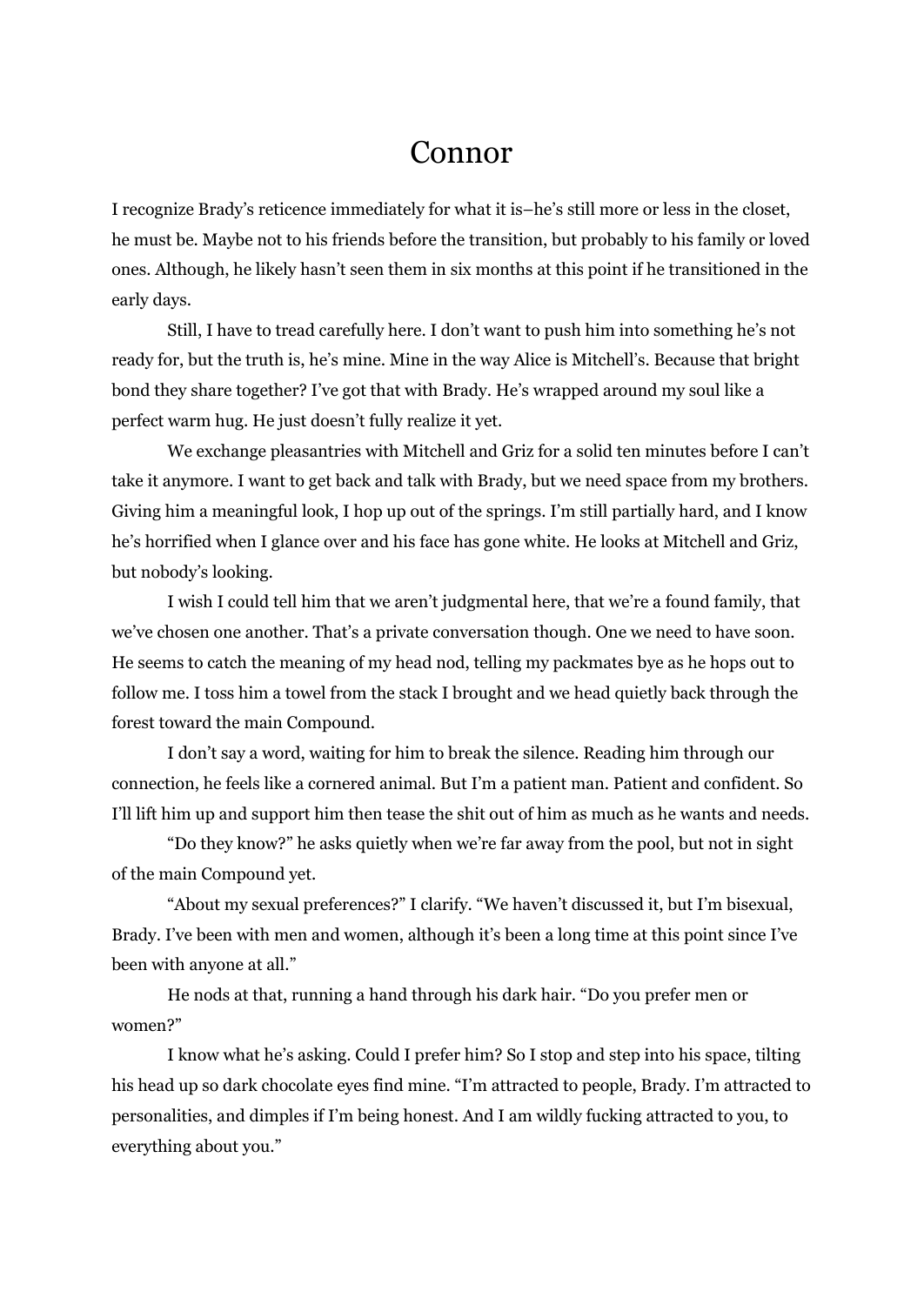He smiles at that, gorgeous dimples breaking out on either side of thick lips.

When I lean in, capturing his mouth, he growls and presses his whole naked torso to mine. Between us, I feel the hard press of our cocks together.

"I need to fuck you," I admit as he hisses in a breath.

"Where?" he asks, his voice deep with need and desire.

"There's a cabin out in the woods. Nobody goes there," I respond, turning him from me and shoving him forward–hard.

Brady growls deep from his chest as he picks up the pace, jogging away from the Compound. I pace steadily, quietly behind him. This is *almost* like a chase, something that I'm realizing I would very much like to do with him.

We make it there quickly with me directing him where to go, jogging up the decrepit structure's front steps. He flings the door open and I stride through it right after him, yanking him to me as I devour his mouth.

We're a needy clash of fangs and biting and blood as my hands roam over his entire incredible body.

"I want to try something," he purrs as he leads me to the bed, gesturing for me to hop in. "Spread your legs for me, Connor."

"Yes, alpha," I chuckle as he steps between them. When I glance down, I notice he's uncircumcised, and he's playing with his foreskin, rubbing it up over the tip of his cock and back down. He grunts when I place a hand on his chest, feeling his heart thump steadily beneath my palm.

"Have you heard of docking, Connor?" he growls as he slides his hand up and down his cock.

"Fuck yes," I pant out, unable to tear my eyes from him. He doesn't wait for me to say anything else, instead stepping further forward so the tips of our dicks are kissing. I huff out a snarl as he gently grabs his foreskin, stretching it up over the tip of his dick, then over mine as well until two or three inches of my length is buried inside him. Between us, I can feel the precum dribble steadily inside the dock.

I groan, clenching my teeth as Brady grips my dick hard, holding his foreskin in place and pumping his hips slowly. The tight band of his skin around me, combined with his hand on me is enough to drive me insane. There's a suction that's building and building between us. God, like this it almost reminds me of the way pussy feels.

Gasping, I drag Brady closer to me, pumping my hips into his hand, not hard enough to break the connection, but enough to feel his glorious hot skin rubbing along mine, his cockhead sparring with mine as they get wetter and wetter.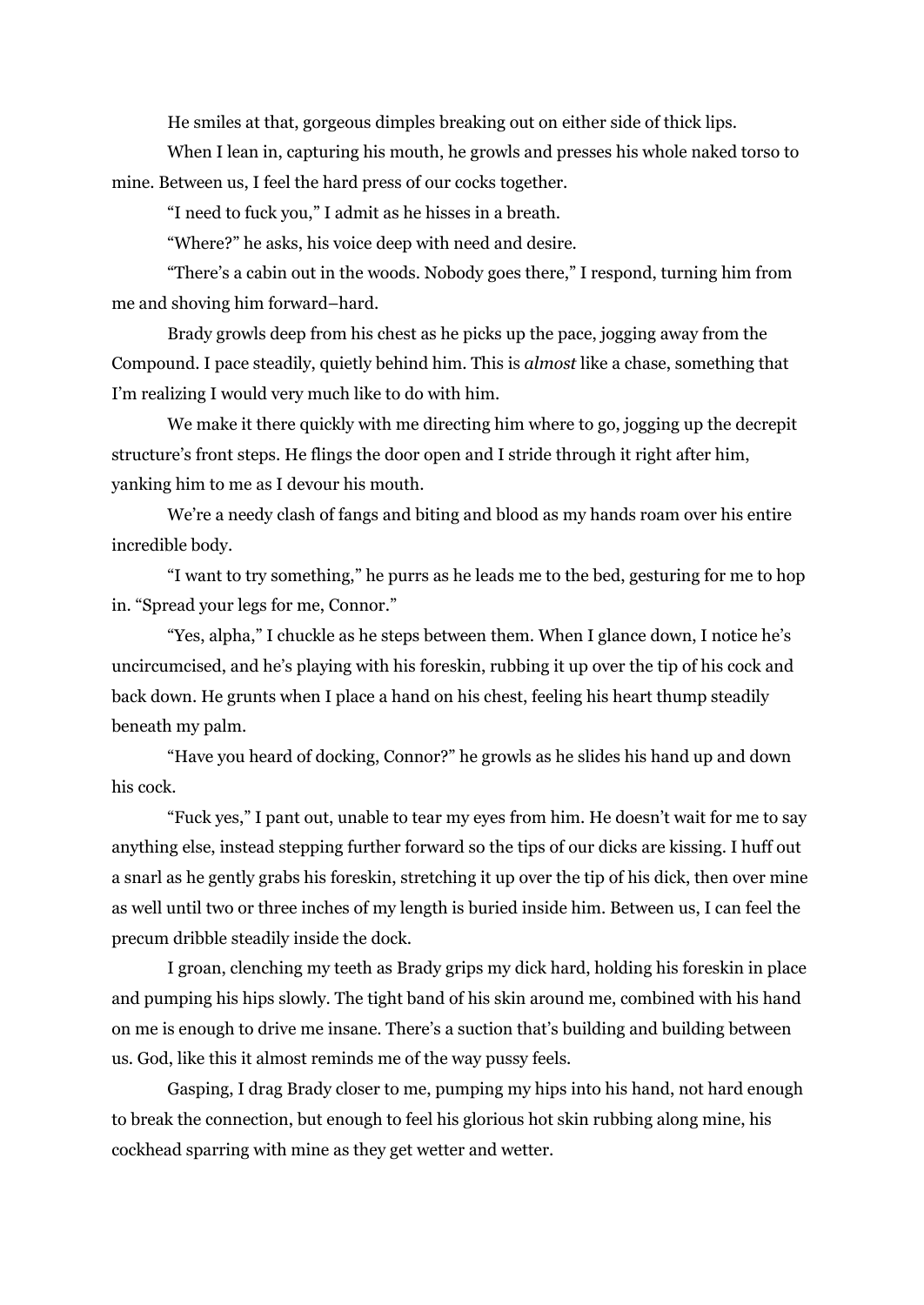I haven't done this in a long time, and it feels far better than I remembered. I suspect that's because it's him specifically.

Brady snarls as he leans in to kiss me, struggling to maintain control over the steadiness it takes to do this move well. But he hangs on, pumping his hips against mine as we both build and build, and then we explode together, sparks shattering across my chest and upper back as I come. There's so much that it breaks the connection between his skin and my cock, and we coat each other in thick ropes of release, roaring into the kiss as our hips thrust messily against one another.

*Oh holy Christ*, I think as I breathe hard into his mouth.

I've never come so hard in my entire life. Sliding off the bed, I grip Brady by the throat and manhandle him up onto the mattress. Crawling in behind him, I coat my fingers in our joint release and slide them slowly along his sack and around his asshole.

Brady flops onto the mattress, burying his face in the sheets as I lean in and kiss my way down his back, his hips pumping up to meet my mouth.

My dick is hard again, despite that epic orgasm, so I slide it through his ass cheeks, coating him to take me.

"You need me to go slow, alpha?" I grunt out as I reach around, pulling him up onto his knees enough for me to grip him from behind.

"No," he barks out. "Never."

"Good," I snarl, lining my cock up with his ass and sliding myself in purposefully as he moans, burying his face in the blankets.

Sweat breaks out along my back as I pause for a moment to just feel him, just experience him. The bond between us pulls taught and tight, and I send my overwhelming need along it. I haven't tried that yet, but when I do, he gasps and clenches around me.

And then I can't hold back any longer, sliding out and back in as Brady fists the sheets and pants. After that, time loses all meaning as I fuck him steadily, teasing and taunting until he's a roaring, snapping mess of need. And then I let him fall apart around me, taking me over the edge with him.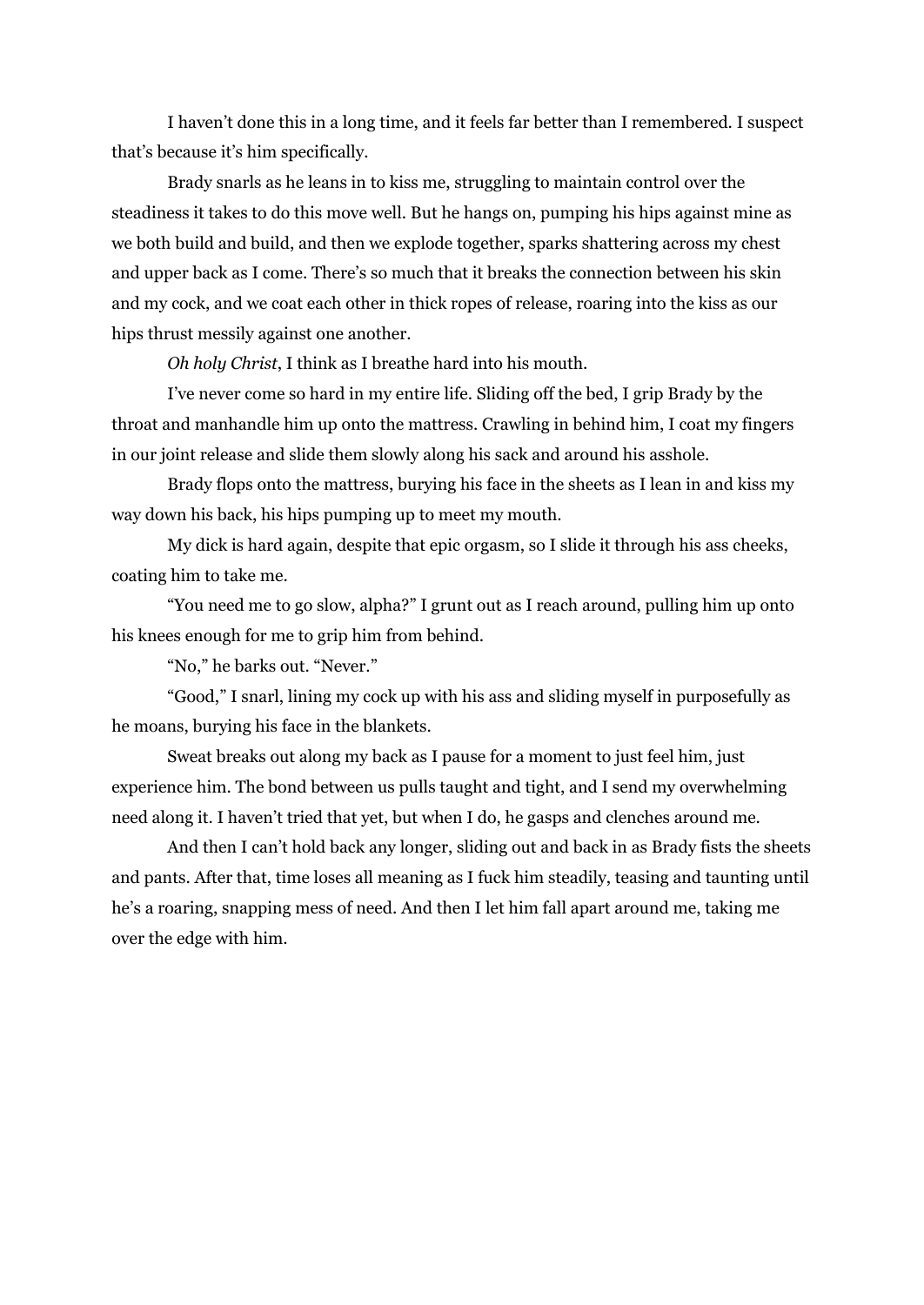### Carmen

My entire body is on fire listening to Connor and Brady describe their meeting and their first...encounters.

"I'm jealous I didn't get to be an innocent bystander watching all of this happen," I grumble as Brady leans in to nip Connor's lip. "Maybe you two should recreate those events so I can watch now. Just a helpful suggestion."

Connor chuckles as he pulls me into their embrace, covering my mouth with his. He's an incredible kisser, and he does it masterfully, even as Brady continues to pepper his jawline with steady nips.

"You want to see us docking, little omega?" Brady kindly offers, shoving Connor back down into the pillows as he climbs over our mate.

"Hell yes," I breathe, not able to tear my eyes from them.

"Only if you'll come sit on my face while he does," Connor snaps playfully, reaching for me.

#### *Who am I to say no to that?*

Gingerly, I crawl over Connor's chest, letting him pull me back into place as Brady watches with a big grin. When Connor's mouth closes around my clit, I fall forward, my forehead pressed to Brady's chest as he reaches out, gripping my throat tight in one clawed hand.

"Stay upright, mate," he snarls. "Enjoy him, and watch me enjoy him."

Panting, I groan as Brady reaches down, stroking Connor's hard shaft slowly, purposefully. He tugs at the piercings through the end, which sends a desperate grunt through my folds as Connor steadily loses his mind.

My entire body is tense and tight, ready to soar as Brady replays the docking scene, gently placing his foreskin over Connor's cock as he jacks Connor off.

"Hands on me, omega," Brady snaps, his eyes intense. "Rub my dick."

And I do, God help me, I reach down and stroke his shaft with strong, steady moves—just like Connor recalled earlier—as he groans and strokes Connor. There's so much dick in front of me, I don't even know where to look, and coupled with Connor going wild between my thighs, I'm on the knife's edge of exquisite release.

Connor's big hips pump up to meet us as Brady and I pant together. He leans in and bites my neck hard, and it sends me over the edge into screaming release as he lets go of the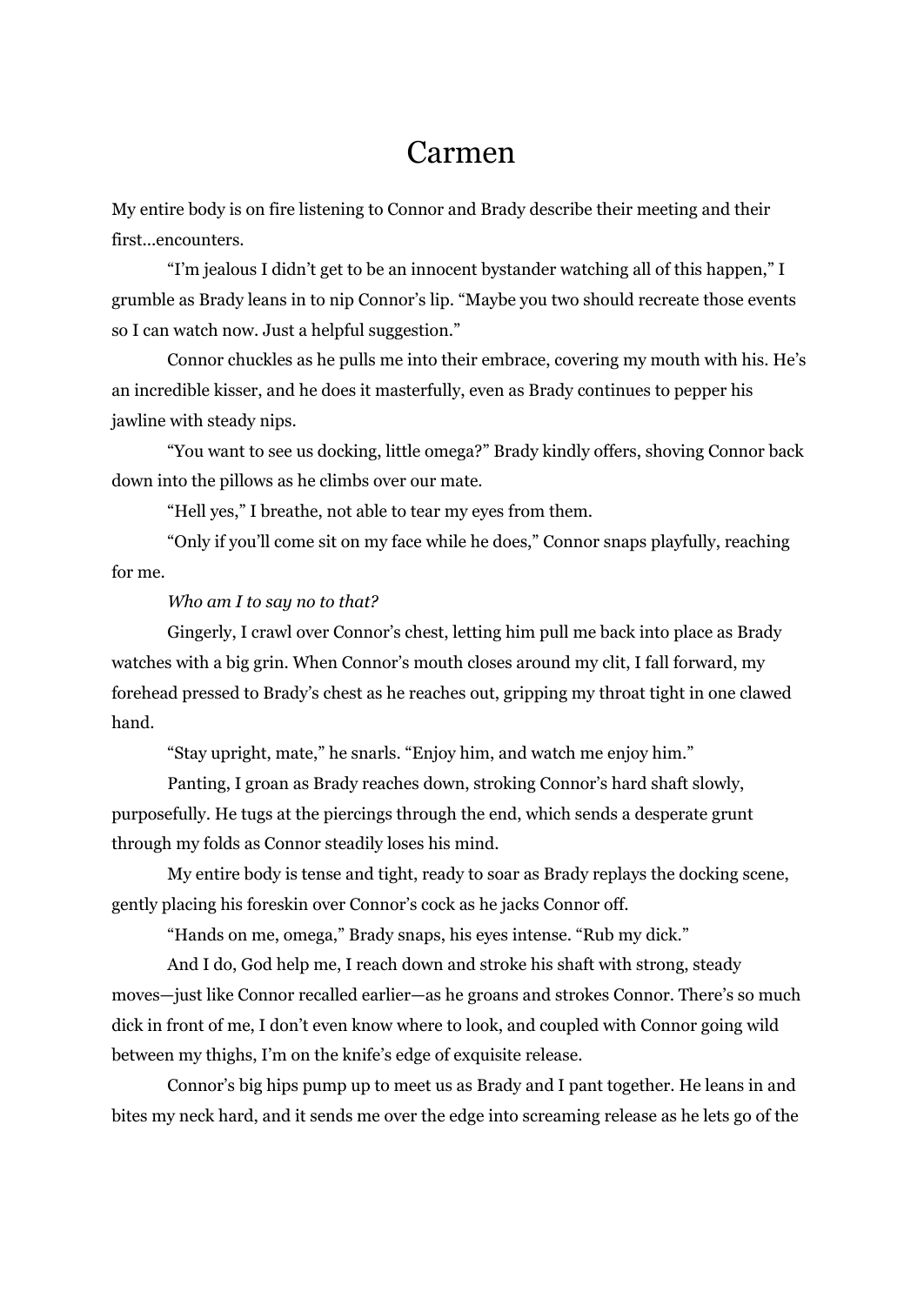bite and does it again and again and again, his pain bringing a sharp cut to the indescribable pleasure barreling through my system.

Connor bellows as my slick coats his face and neck, his hips going wild as Brady snarls around the bite. And then there's a half-second of coiled tension before they explode together, cum dripping steadily out of the place they're connected, dripping all over Connor's muscular core as Brady claims my throat.

I'm so in love. And so, so, so thankful I found them. Sending my need and adoration through our bond, I revel in the way they send it back.

\*\*\*\*

Half an hour later, we've fucked twice more and I'm absolutely spent. I need a shower and they need a shower, and I'm pondering getting sexy in that shower when Connor's voice breaks through my thoughts.

"Carmen?"

"Yeah?" I glance up at him, to find him and Brady sharing a look. "Oh no, you two have a secret, what is it?" I joke as Connor tugs me up into his big arms again, pressing my hair back away from my face.

"Brady and I have something to ask you, something we've been meaning to ask you for a little while now."

Tension coils and tightens under my skin as cold prickles travel down my spine.

"Easy, omega," Brady laughs as he leans in to press his lips to mine. "We want you to marry us."

Blinking my eyes rapidly, I glance from Connor to Brady. They're both smirking, but Brady reaches behind his pillow and draws out a tiny red box. My eyes fly from him back to Connor, but they're both smiling so big now.

Sitting up, Brady flips the box open, and inside there's an incredible ring. It's an enormous pear-shaped diamond on a thin, diamond-encrusted band. Light sparkles off every angle of it. I've never seen anything like it, but my eyes fill immediately with tears as I glance from one alpha to the other.

"You mean it?" My voice is breathless, incredulous.

Connor's the first to sit up and lean in, kissing me tenderly as he places one finger firmly under my chin. "I've never been more serious about anything in my entire life, omega."

Brady pulls me into his arms next, tossing the ring box to Connor with a meaningful glance. His lips are on mine, the hard dark edge to Connor's thorough decadence. "It's more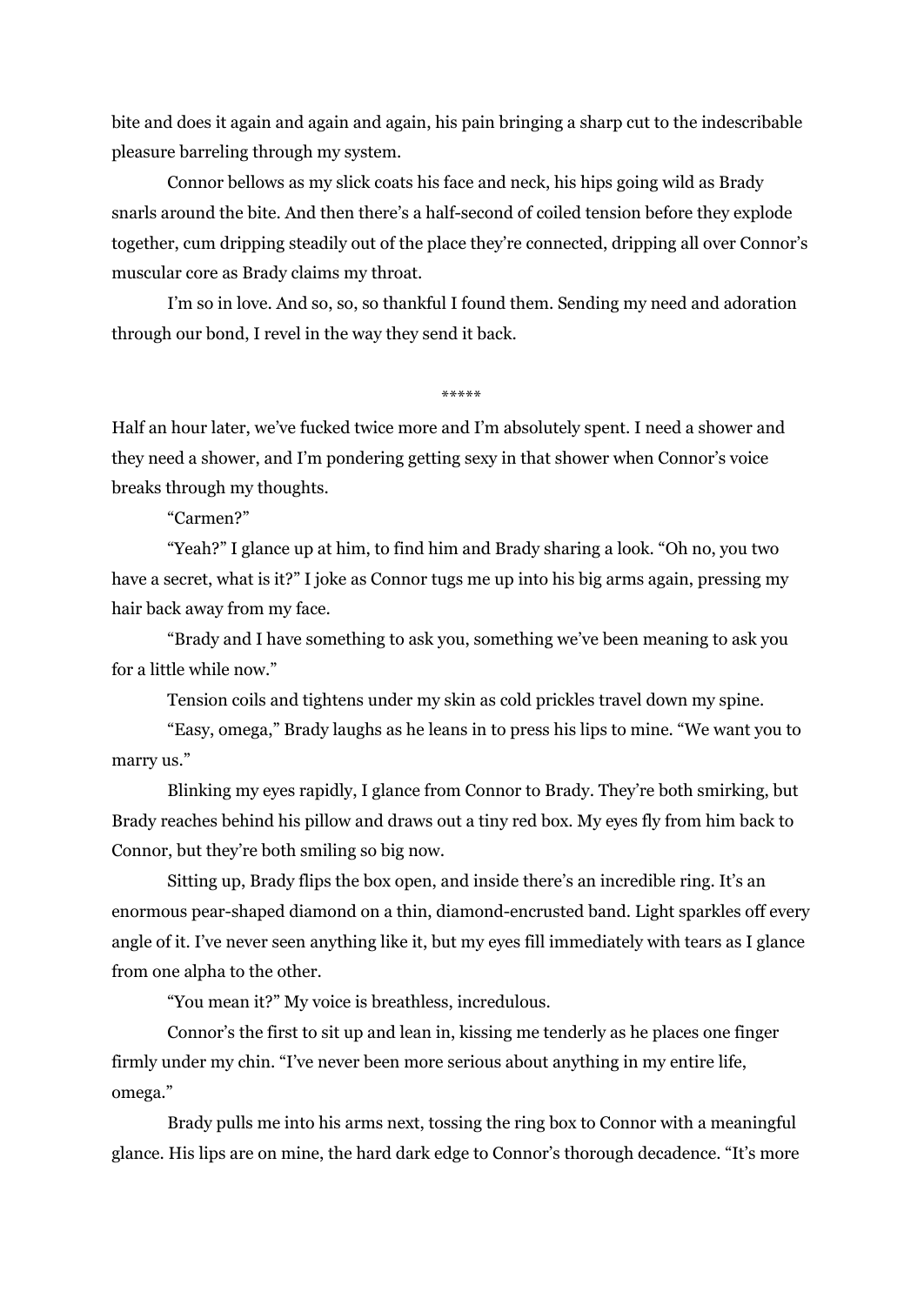symbolic than anything; we can't get married in the eyes of the state. But we want everybody to know you belong to us, Carmen," he growls into our kiss. "I'm so deeply in love with you, I can never let you go. And we want this ring to remind you all day long, every day, how much we love you."

Tears stream down my face, salty brine mingling with Brady's deep alpha flavor. He growls into the kiss before we part, breathless.

"Is that a 'yes', omega?" he purrs, staring straight into my soul with a smirk.

"Yes," I whisper. "Of course, yes!"

Connor laughs, a blissful look taking over his face as he takes the ring out of the box and finds my hand, sliding it onto my finger with a pleased purr. "It gives me an inordinate amount of pride to see this rock on your hand, omega."

"We got rings for ourselves too," Brady says. "If we do a ceremony, we can exchange them then and give you your band."

"You've already got bands too?" I sob as the tears keep coming. Damnit, I just can't stop them.

"Yeah," Brady says softly. "We can't take you ring shopping, so Margie in town helped us pick them. We didn't think you'd mind. But we should plan a ceremony all together, if you want to." He says it in a rush, but I'm so grateful and overwhelmed, I can't even speak. I kiss my mates individually, and then I'm sandwiched between them as they kiss one another, all happy growls and purrs.

"When do you want to get married?" I ask once they part.

Connor chuckles. "I think the more important question is, should your new last name be Hale-Ramos or Ramos-Hale? I'm voting Hale-Ramos. I like to be first."

I snort at that as Brady laughs behind me. "If we're going strictly traditional, Con, she'd attach her new last name to her current one to hyphenate."

"I don't give a shit about my last name," I respond drily. "I want to belong completely to you two. Although, I think Ramos-Hale sounds kinda nice…"

"Nooooo," moans Connor playfully. "Don't let Brady win this." He's all jokes though, even as Brady smiles smugly and pulls me into his arms.

He claims my mouth masterfully, as always, fingers intertwined with mine as we make out tenderly. Tender isn't really his MO, so it surprises the hell out of me when he does it. When we part, breathless from our kiss, he glances at the ring on my finger before chocolate eyes meet mine once more.

"Perfection," he whispers into my lips, nipping at the lower one. "You are absolute perfection."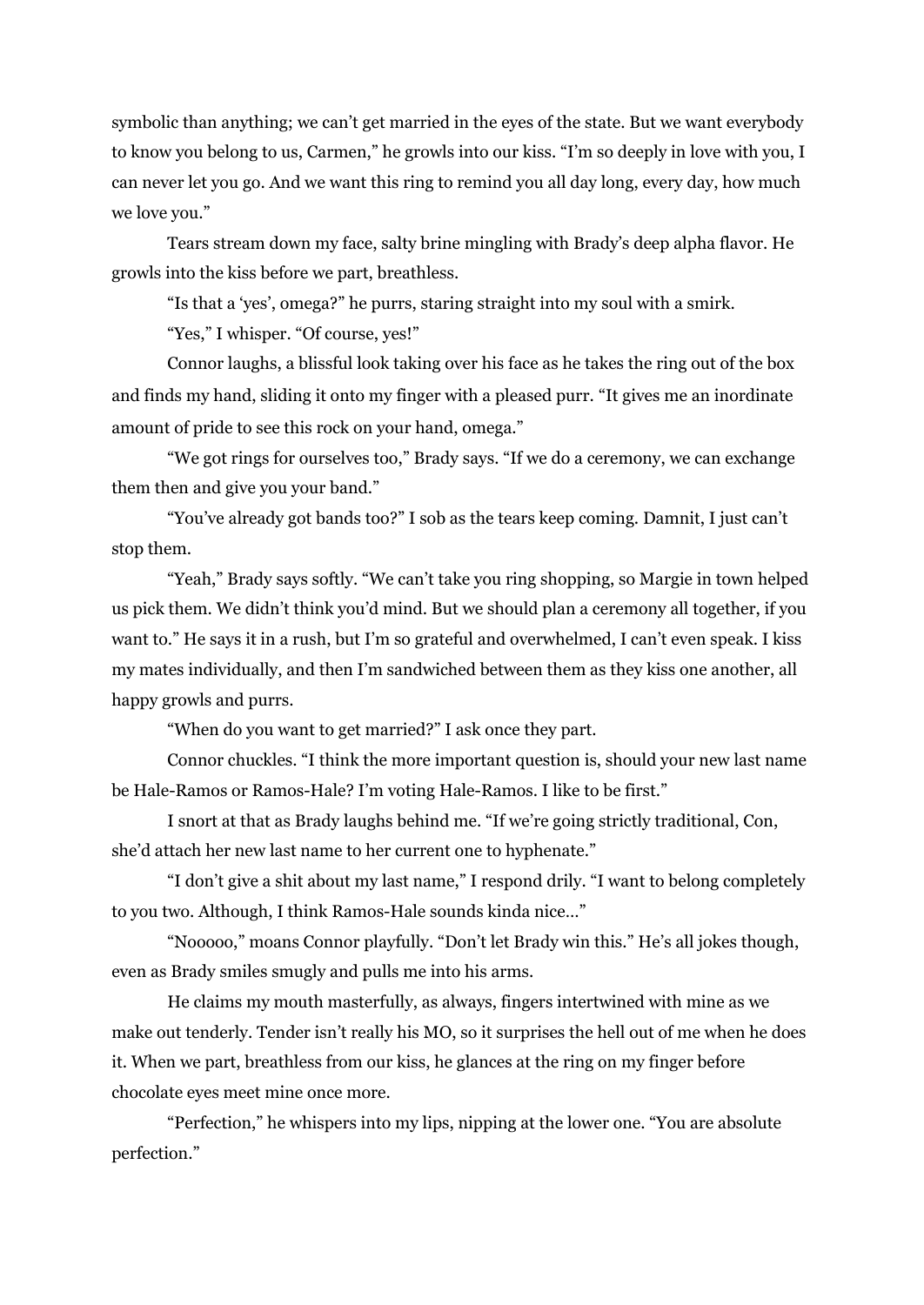# Brady

#### I'm nervous, *shit*.

Next to me, Connor stands in a dark jacket and tight jeans, his light hair pulled up into the perfect bun. Mitchell worked with the folks in Parrish to help us get Carmen's ring from the city, and Margie really bent over backward to get Con and I suit coats for today before we left New York.

#### The big day. *My wedding day.*

I don't give a fuck that it's not a "real" wedding in a church like my family would have wanted. This is as real as it gets. A very verbal, public acknowledgment of who Connor, Carmen, and I are to one another.

I know Margie worked to get Carmen a dress too, although I have no idea how traditional she went with it before we left the Compound–I haven't seen it yet. I do know the other omegas have been fluttering around Stone's lodge for days getting everything ready.

Today's the day. I'm standing in front of the fireplace of our temporary home in Canada. It's a beautiful property nestled in the Canadian cordillera region. God, I must be nervous if I'm thinking about geography. Reaching up, I pluck at the collar of my shirt, pulling it to get some breathing room.

"You nervous?" whispers Connor with a wry smirk in my direction.

"Of course," I snap. "Aren't you?"

"Hell no," he responds with a wry smile. "I can't wait to see what she did with the dress and take it off later with my teeth."

It's such a Connor response, I can't help but laugh, leaning back into him as he wraps one arm around me, nipping at my chin.

"I love you so much, Brady. I couldn't feel more grateful to have this life with you."

"It's not time for the kiss, brothers." Mitchell's voice breaks into our reverie. "Besides, your omega is just about ready. You two ready to do this?" My pack alpha is beaming from ear to ear. He's our officiant today, and I can't imagine anyone more suited for the job.

Connor shares a look with me before replying confidently, "We're ready."

Mitchell turns away from the crowd, pale eyes finding first Connor's then mine. "I'm so grateful you chose me to officiate your wedding, and I'm so fucking happy for you both. This is what we've worked for: these moments, these connections. It makes every hard choice we had to make in the past feel worth it, doesn't it?"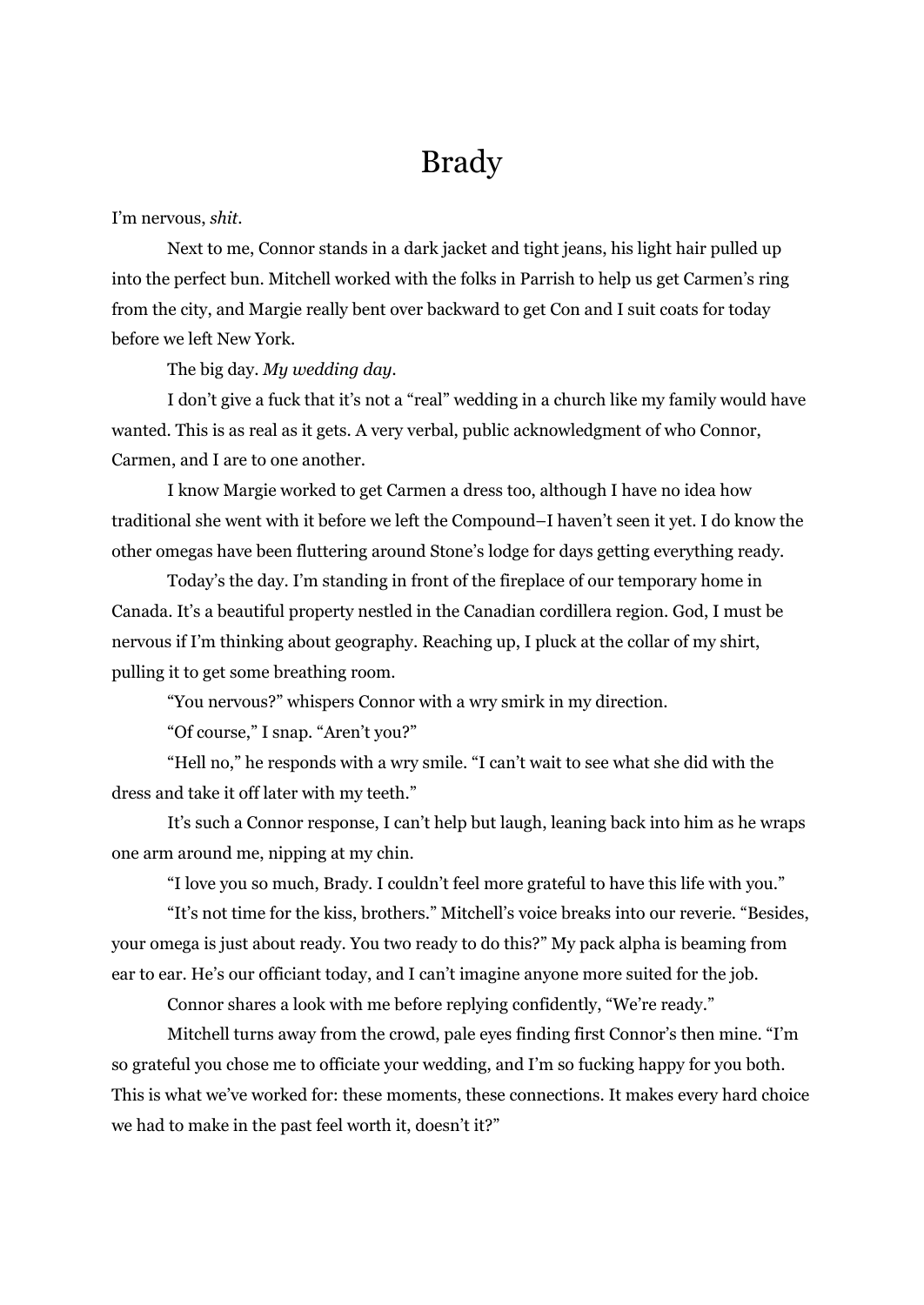Thinking back to the last three years, I nod as I reach out to shake my pack alpha's hand. Looking out into the room, I see the faces of my found family. Alice stands next to Pen and Samson, tears in her eyes as she smiles happily at us. Mal and Orion are nestled together, his face buried in her neck as she smiles quietly, her head leaned up against him. Griz stands next to Stone.

Even Stone's pack is here, although they're hovering in the back and away from the main festivities. He's the only one standing up front with the rest of my crew, the few brothers who agreed to come with us when we fled the Compound.

A hush falls over the crowd as we all glance toward the tall, curling staircase that leads down from the second story. Carmen appears at the top of the stairs, a fucking vision in white with Jude right behind her, holding up the train to a beautiful gown. Even from down here, I can see her amethyst necklace glinting in the fading evening sunlight.

She pauses at the top, beaming brilliantly as she reaches down to twist the ring on her finger. She's nervous too, I can feel it through our bond. Sending her all the confidence I feel, I take a few steps away from Connor to wait for my omega at the bottom of the stairs.

She steps out, Jude following behind her to hold up the bottom of the dress. I can't tear my eyes from my mate's gown. It's a simple sheath, thin straps, and a tight bodice that accentuates her breasts. It falls to the floor in elegant waves, draping down behind her. I can't wait to see the fucking back. I know whatever she picked is going to knock me dead.

Any worry, any nerves I felt, dissipate as she makes her way carefully down the stairs. When she steps off the last one, I reach my hand out for hers, reveling in how she sets her palm in mine without hesitation. My omega gifts me a big, beautiful smile, and the urge to kiss her in front of everyone hits me hard. But I can't, it's not time for that. A helpful cough from Mitchell reminds me.

Turning, I guide my mate across the entryway, placing her next to Connor, who's smiling so big it splits his face in half. He leans in and whispers something in her ear as I take my place next to them and I gaze at the back of her dress.

Well, there is no back to the dress. The straps slide up over her shoulders and then dip down into a cut that exposes the whole of her shoulders and back. The dress starts again just over her hips, but the dimples above her ass are easily visible. A growl starts up in the back of my throat as I reach out and run my fingertips down her spine, reveling in the heat that move produces in our bond.

Jude steps around me then and places Carmen's dress along the floor, angling it out of my way. It's all so beautiful, I don't know where to look next.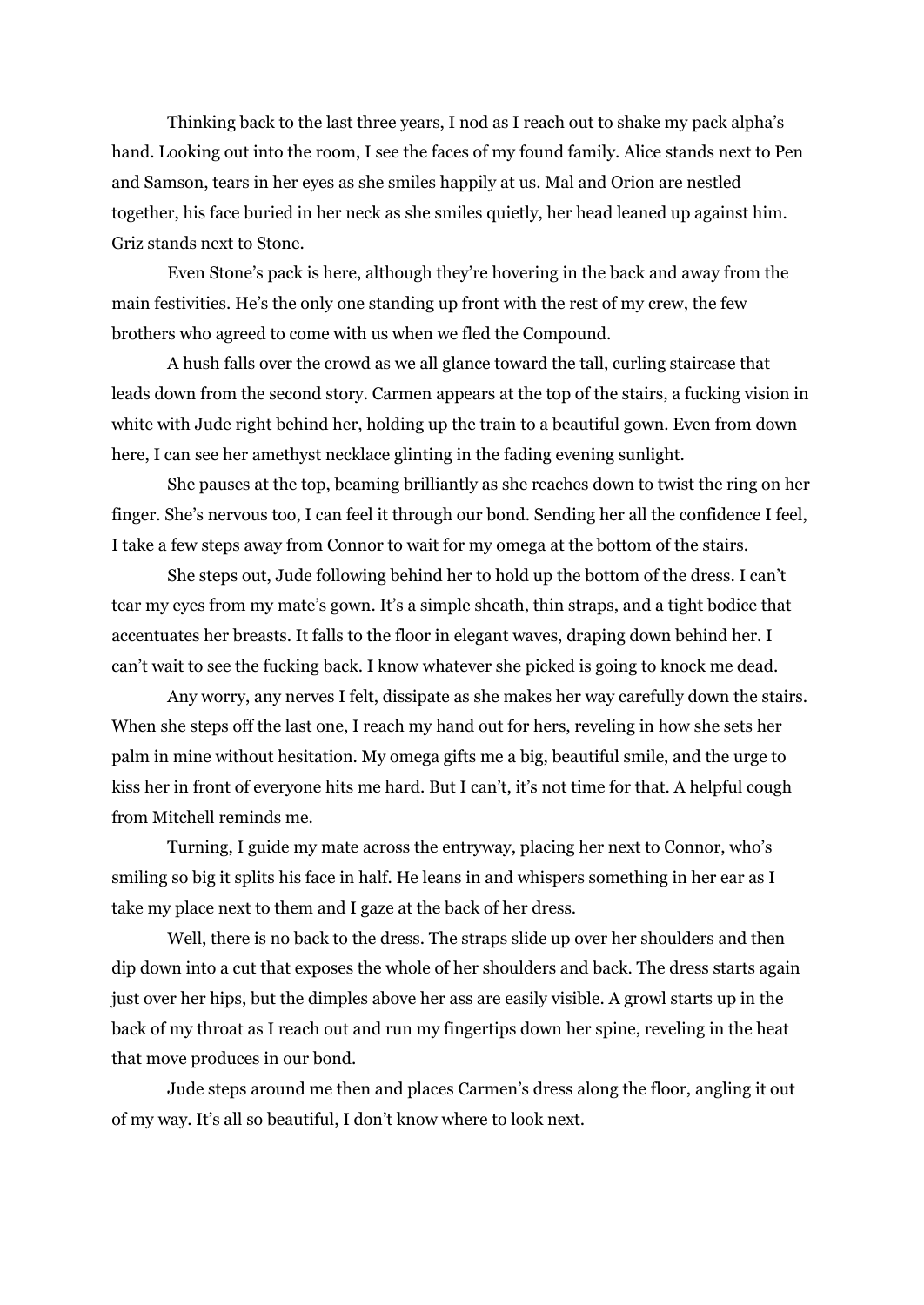I feel Mitchell's eyes on me and look up to catch him givinb me a meaningful look, so I step up next to Carmen, placing my hand on the small of her naked, exposed back.

Mitchell begins his officiant duties, but all I can do is glance at my mates until it's time for us to say the vows we each crafted on our own. I haven't heard theirs yet, but I know they'll be perfect. We all agreed a surprise would be nice.

Connor goes first, something he insisted on since I won the last name debate. "Brady, the day we met I knew you were mine, the other piece of my soul. You fit me in a way nobody ever has, and I'll be thankful for that love the rest of my days. When we found Carmen, I didn't know if my heart could expand to fit two mates. But it can, and it did."

Glancing up, I'm surprised to see Connor's eyes filled with tears as he glances from me to our gorgeous omega. "I love you both," he whispers. "And I will love you, cherish you and protect you, every day. As long as I live." It's a promise, spoken from the heart, and I know it hits Carmen as hard as it hits me when she sniffles.

Mitchell turns to me next. "Brady. Your vows, if you please."

Stepping closer to my omega, I take her hand and place it on my heart, bumping my shoulder up against Connor's. I wrote my vows down, but I remember them anyway. "I never knew love and acceptance until I had you both. I never loved at all, not truly, until Connor showed me what it meant to belong to someone with your whole heart. And then you stumbled into our lives, Carmen."

Her tear-filled eyes lock onto mine as Connor clears his throat.

"You taught me the value of choice, mate," I continue, proud to get these words out in front of my mates and my whole pack. "I will choose you, both of you, every single day. I will honor you, and cherish you, through sickness and health. I am yours," I reiterate, glancing at them both. "In every possible way, with the whole of my heart and soul."

Tears stream down Carmen's face as Connor wraps his arm around my torso. I glance back at him to find tears streaming down his cheeks too.

Behind us, Mitchell chuckles. "Carmen, would you do us the honor of presenting your vows?"

My omega nods as she hisses in a breath and draws a folded paper out of a pocket in her dress. *Pockets*. I'm not even surprised my gorgeous mate would demand a wedding dress with pockets. I laugh blissfully as she unfolds the paper and looks up at me with a bright smile.

"My whole life has been hard," she begins, and I already feel my own eyes well up with tears. She's going to gut me with these fucking vows. "There was never a day I didn't struggle, never a day I didn't wish for something better, that I didn't look up at the night sky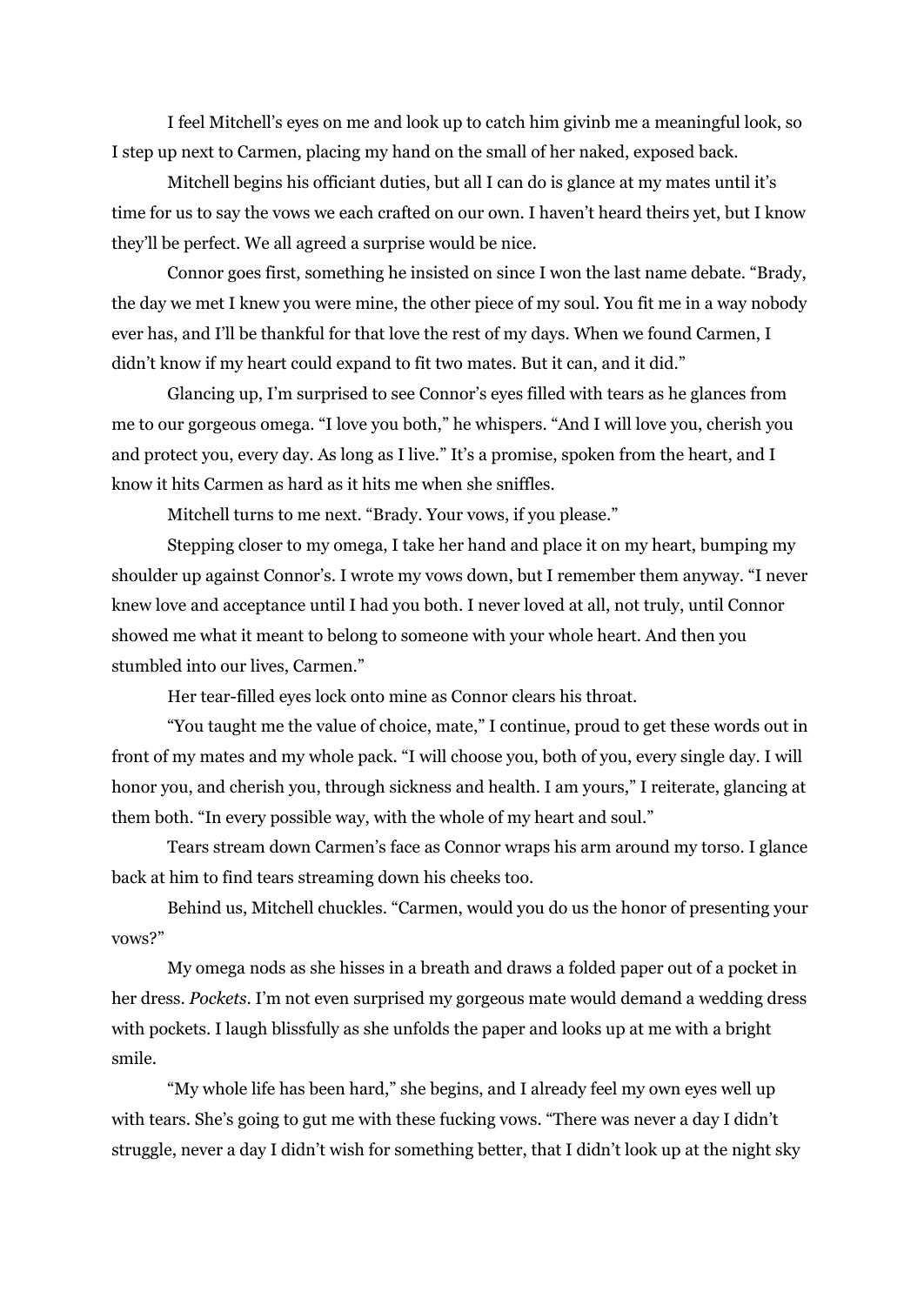and pray for happiness. And then I met you two." Carmen glances over at Connor and smiles softly as he sucks in a sob behind me.

"Connor was all wild love from the beginning," she admits. "So open, so free with his emotions and affection. You and I walked a different, path, Brady. A path just as beautiful, even though it took us longer to get to our happy ending. What I have with you two is the blessing I wished for my whole life. It's the happiness I hoped I'd have for myself, that I didn't believe existed in this world. I will be there for you every day, forever. To watch *your* love grow in strength and power. To nurture my love with each of you separately. To revel in the love we have all together. You are my greatest blessings, my deepest wishes for happiness. And I choose you both, always."

Tears stream down my face then as Connor reaches around me and pulls Carmen close to our chests. We press our foreheads together as sniffles reach my ears. She gutted *everyone* with her beautiful vows. And she's *mine*. They both are.

Satisfaction seeps through me then, bone-deep and perfect in its intensity. I've never been so certain of anything in my entire life.

A tap on my shoulder brings me out of my reverie. Mitchell hands me the wedding bands Con and I picked out. A black meteorite band for me, a white gold band for Con, and a diamond-encrusted band for Carmen that matches her ring.

The rest of the ceremony is a blur as Mitchell reminds us of what our promises mean. Then I slip the bands on my mates' fingers, and we take turns kissing. My first kiss as a married man. *It's fucking perfect.*

Everyone cheers when Mitchell officially presents us, but Carmen buries her face in my chest and sighs happily.

The next two hours are a blur of celebration with food, drinks, and dancing. We lose all sense of formality; there's no presentation of the bride or cutting of the cake. But there's a hell of a lot of catcalling and sexual innuendo until I need my mates so hard, I can barely see straight.

The band on my finger feels new and amazing and I can't stop looking at it. I need to fuck Carmen with our hands intertwined, to watch the light hit the diamond Con and I picked out for her. And then I want him to take me, want to look at the wedding band on his long finger that marks him as irrevocably mine.

Jeers follow us up the stairs, and we barely make it to our room before Connor and I are a mess of need. Carmen's wrapped around Connor's waist, nipping at whatever she can reach of his neck as he growls. I hold her tight as he shuffles out of his coat, and then she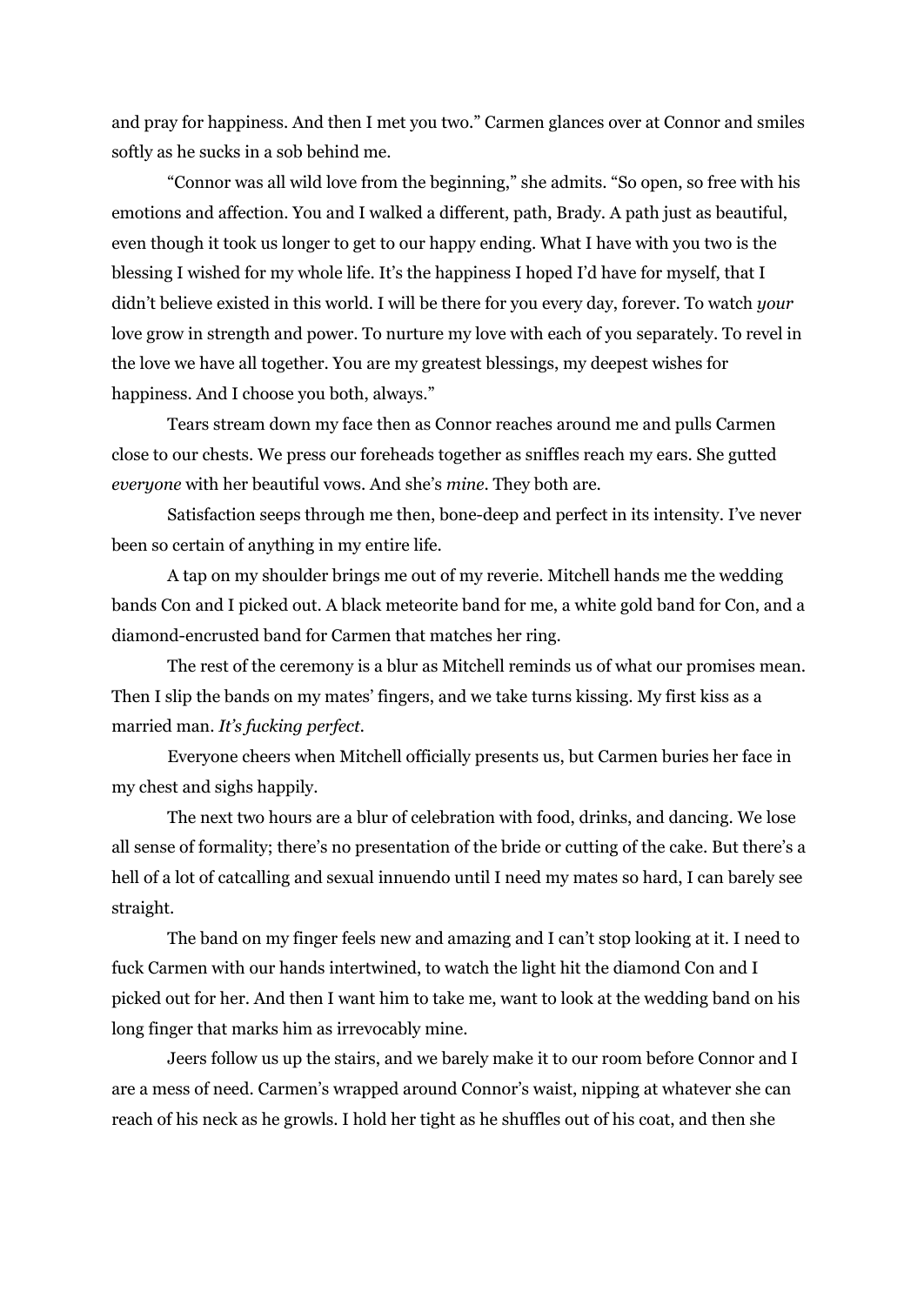surprises us both by gripping both sides of his collared shirt and ripping it straight down the middle.

Connor groans as she peppers his neck and chest with teasing, biting nips.

Leaning in, I bite her hard on the neck, along her shoulders, then down her back, biting my way all the way down her exposed spine before dropping to my knees behind her. I hear the deep sounds of her and Connor making out as I lift her dress up. My God, she's wearing just a white lace thong underneath, and slick already drips down her thick thighs.

Shoving the lace to the side, I bury my tongue deep inside her as she jolts in Connor's arms. Their kiss deepens as I eat and eat, until she explodes on my tongue, writhing and panting as need shatters through our bond.

I lick and suck until she gets ticklish, then I extricate myself from the folds of her dress, hopping to a stand. Slipping both straps off her shoulders, I slide the silky fabric down over her thin waist, thick hips, and curvy thighs. She can't tear her gaze from Connor as I undress her, and the moment I do, he strips out of his torn shirt, kicking his pants off, his focus entirely on our omega.

Turning, she takes both of our hands and leads us to the bed. "I want you behind me, Connor," she growls as her heated gaze meets mine. "And I need you in front."

Lust flicks and spits down my spine as I rip my clothes off and hop into the bed, pulling her upright with me. Connor flops down behind us, and I help her onto his dick, smiling as she coats him with honey. He grunts as his thickness enters her from behind. Already, our bond tightens and pulls taut, stretched by the pleasure building up in their bodies.

When she's fully seated on him, I pull his legs close in together, straddling him with my own thick thighs. And then I spread my omega wide and tease her with the first half of my cock, in and out slowly as I stroke her clit. Shockingly, I'm not in a violent mood just now. I want the same scorching thoroughness she and Connor typically share.

But then she grunts and grabs the base of my cock, yanking hard on me. "Give me your fucking knot, husband," she demands, eyes blown wide with need.

*Husband*. Oh my God. I don't think I've ever heard anything sexier in my life. Surging forward, I thrust myself all the way up into her hard, so hard she slides off Connor's dick as he grunts in dismay.

"Get back on me, *wife*," he snaps to our omega as she groans. I'm almost too lost to the pleasure of her sweet omega pussy to worry about Connor getting his. *Almost*.

Manhandling her back down onto him, I hold her tightly there as I pound into her, her thighs bruising under my grip.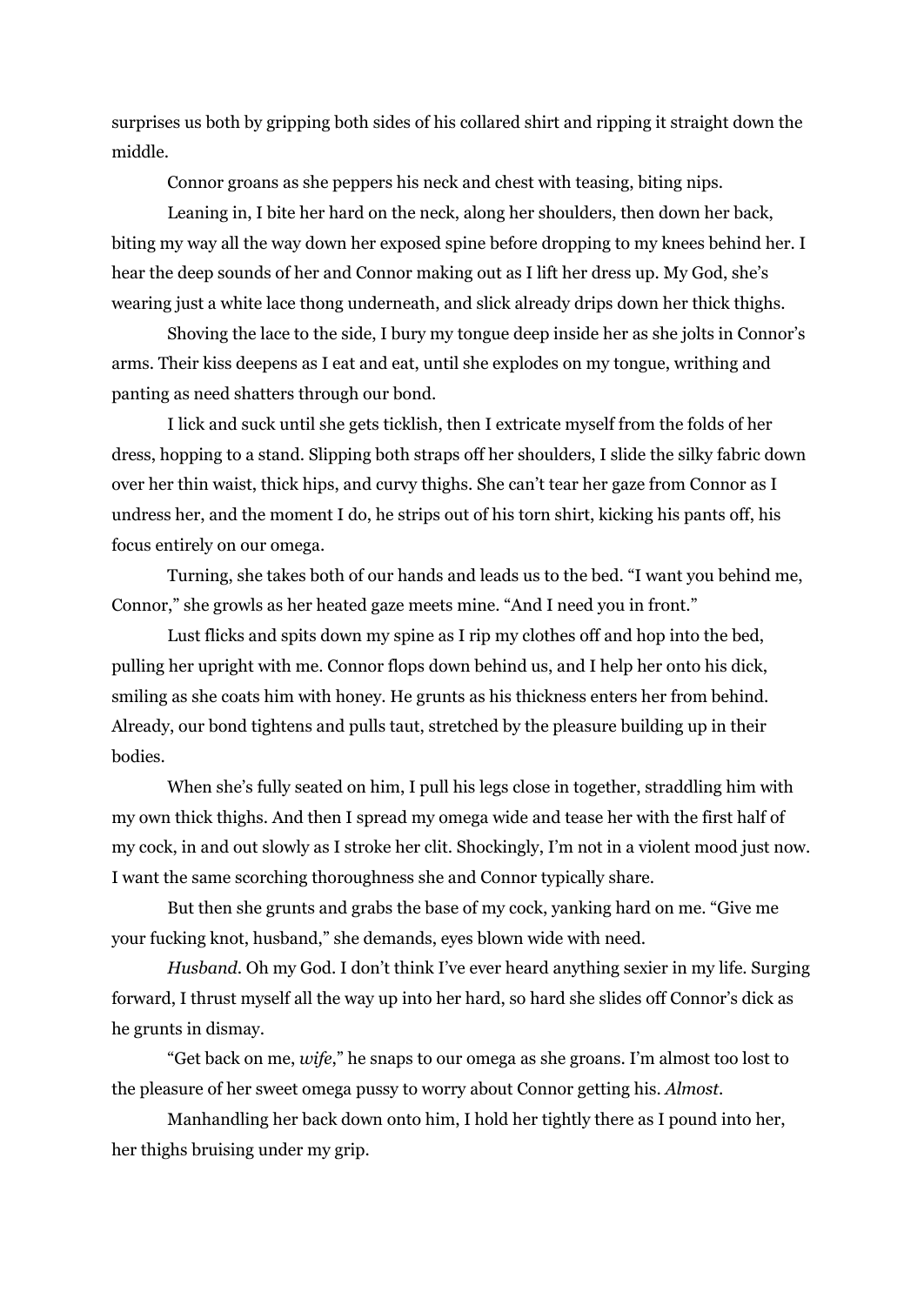Sparks fly down the backs of my legs as I build and build, and she builds right along with me, until an explosion rocks us both, starting in our core and mushrooming outwards as she and I kiss and bite and fuck wildly.

When release fades, she chuckles, but Connor's all dismayed tension underneath us. He pulls Carmen off his dick and throws her down in the sheets, manhandling me on top of her. "Do it again, husband," he snaps in my ears as he presses my hips down towards our omega. "Damn it feels good to call you that."

Moaning, I slide back inside her with a hiss of pleasure. She's soaked from her release and my cum, and the sloppy noises of our lovemaking ring in the otherwise quiet room. Connor leans in and tugs gently at my balls as I fuck her, coating his hand in cum and slick as his fingers toy with my ass.

When his piercings press up against me, I squint my eyes shut tight and gasp out. His thickness begins to fill me just as I pull out of her, before he yanks his hips back to mine and I'm fully impaled on him.

And then we begin a steady drumbeat. I slide into her, then out as he fills me from behind. We pick up the pace until Connor claws at my back, ribbons of pain streaking down my skin as he digs black claws into me. We fuck hard until we all come again, together, and then we do it again, and again, and again.

When the blazing edge of lust finally recedes, I tuck myself into Connor's arms, Carmen tucked into mine.

My husband. My wife. I don't think anything has ever felt more perfect to me than this moment.

Hours later, I wake to the sensation of Connor's big fingers stroking my cock slowly, purposefully. "Wake up, mate," he growls into my ear, tugging me over so we're face to face in the bed.

One blue eye finds mine, filled with mirth. "I need you," Connor whispers, leaning into my lips.

My thoughts fly to our mate, snoring gently behind us as Connor chuckles. "We wore her out, let her sleep, alpha."

Nodding, I turn my full attention to him, smiling when he leans in to plant a tender, gentle kiss on my lips. "I can't stop thinking about when we met, how I knew you were mine immediately."

"Glad you didn't kill me," I murmur with a chuckle, biting his chin as he laughs and drags our bodies closer together.